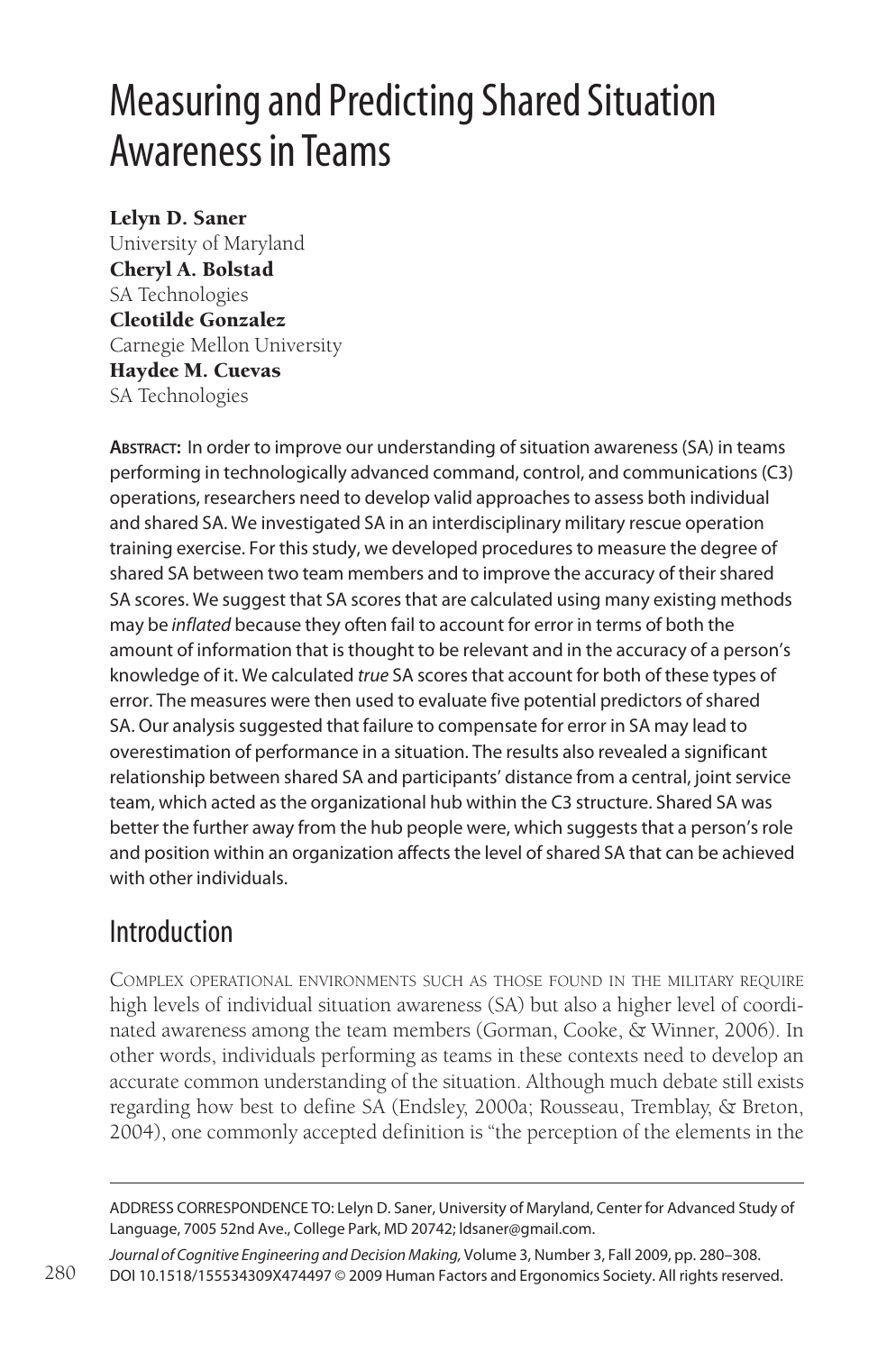environment within a volume of time and space, the comprehension of their meaning and the projection of their status in the near future" (Endsley, 1995a, p. 36). Based on this definition, SA can be understood as activated knowledge about a situation in which one is currently involved. A contrasting definition is that SA is a "continuous perception-action process in which ongoing activity plays an integral role in what there is to be perceived" (Gorman et al., 2006, p. 1314). By this definition, SA is conceptualized as a series of responses to constantly changing environmental conditions. Regardless of which definition is adopted, as both a state of knowledge and an appropriate action, SA is especially crucial in domains in which the effects of ever-increasing technological and situational complexity on the human decision maker are a concern.

Many complex tasks rely primarily on teams of individuals to achieve mission objectives, such that the concepts of team SA and shared SA are equally important (Gorman et al., 2006; Salas, Prince, Baker, & Shrestha, 1995). *Team SA* can be defined as "coordinated perceptions and coordinated actions" (Gorman et al., 2006, p. 1314) or as "the degree to which every team member possesses the SA required for his or her responsibilities" (Endsley, 1995a, p. 39). Thus, the success or failure of a team depends on the success or failure of each of its team members. In contrast, *shared SA* is defined as "the degree to which team members possess the same SA on shared SA requirements" (Endsley & Jones, 2001, p. 48).

As implied by these definitions, the information requirements relevant to each individual team member and the overlap of these requirements among the team members are both essential elements of SA in a team (Salas et al., 1995). However, despite the considerable research done in team performance (Brannick, Prince, Prince & Salas, 1995; Cooke, Gorman, Duran, & Taylor, 2007; Salas et al., 1995), valid and reliable measures of team and shared SA are still lacking (Salas, Cooke, & Rosen, 2008)*.*

In this paper, we examine issues surrounding the measurement and prediction of shared SA in teams. In particular, we argue that both the degree of *accuracy* of an individual's SA and the *similarity* of two individuals' SA are integral to the attribution of shared SA between two team members, and we consider the role that each component plays in the measurement process. We rely on a measurement approach developed for individual SA and extend it to measure shared SA in a complex military team consisting of heterogeneous players coordinating in a dynamic, simulated military rescue operation training exercise. Next, we expand on the accuracy and similarity issues identified earlier, which serve as the basis for the development of the measurement approaches used in this study. That is followed by a discussion of potential predictors of SA. We then present the detailed method and results for this study and conclude with implications for future research in this area.

#### Accuracy and Similarity of Situation Awareness

The *accuracy* of an individual's understanding of a situation is always limited (Adams, Tenney, & Pew, 1995). The actual SA that is measured or observed is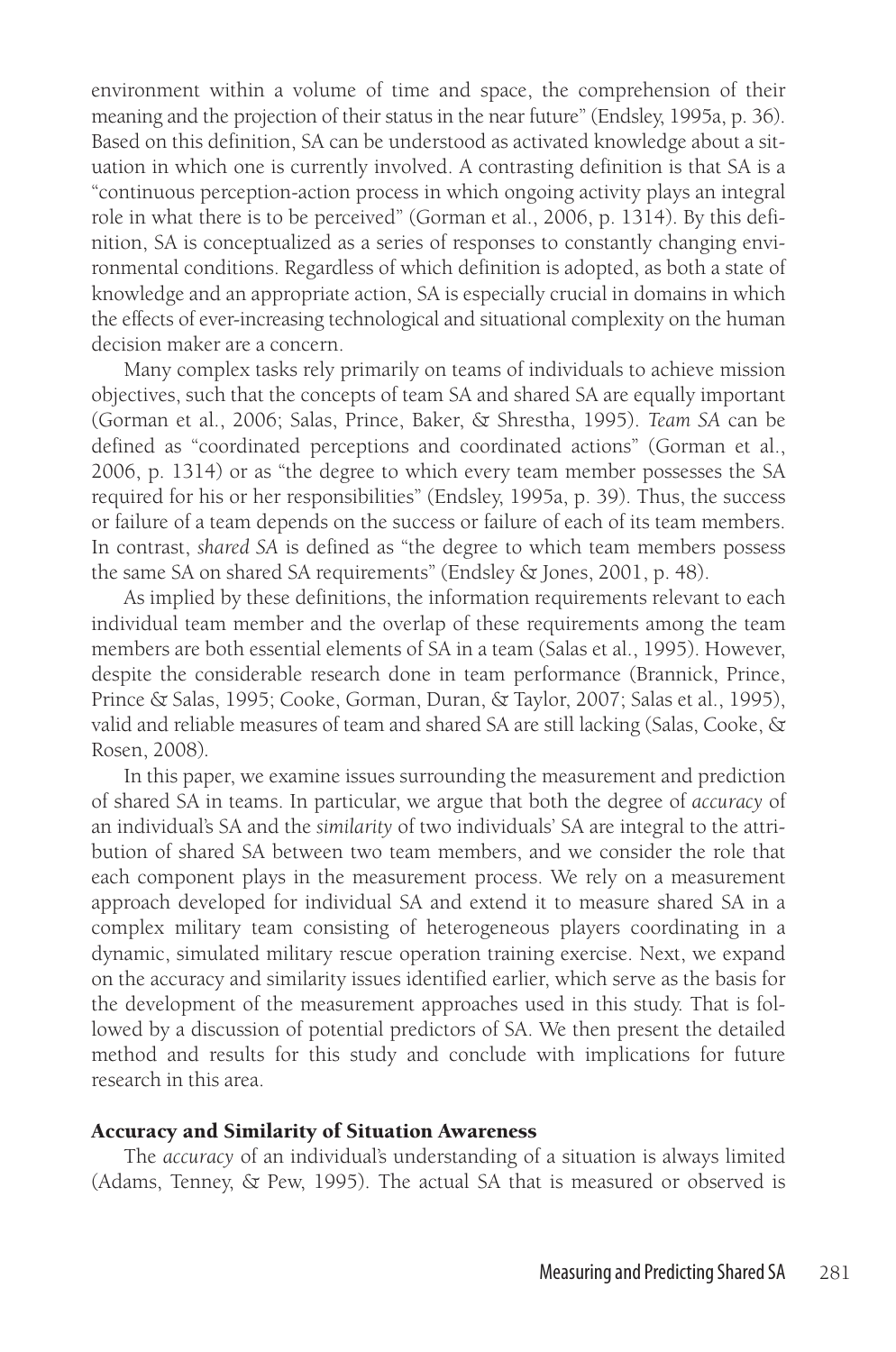always less than or equal to the achievable SA (Pew, 2000). In Endsley's (1995a) definition of SA, the components of perceiving elements (Level 1), comprehending their meaning (Level 2), and projecting their future values (Level 3) represent progressively higher levels of SA, each of which builds upon the one below. When an error occurs at one level of SA, it may contribute to errors at other levels (Endsley & Garland, 2000a; Endsley & Robertson, 2000; Jones & Endsley, 1996). For example, a Level 1 SA error, such as "failure to monitor or observe data" can lead to a "lack of or incomplete mental model," which is a Level 2 or Level 3 SA error (Jones & Endsley, 1996, p. 508). In this study, our analyses of individual and shared SA provide a concrete example of how a person's mental model may be either incomplete or inflated when information is not properly monitored.

Shared SA is dependent on the SA of the individuals involved (Salas et al., 1995), but it is more complicated, in that often not all team members in a given situation need to be aware of all the same information (Endsley, 1995a; Jones & Endsley, 2002). In many situations, individuals in a team possess specialized knowledge to help them perform particular tasks, and they rely on others to do their jobs properly. Although each team member needs to monitor and have good SA of the information that is relevant to his or her job, the overlap of the individual SA between two team members is important only when they have the same task requirements. Shared SA can be evaluated by directly comparing any two given team members with regard to the similarity of their understanding of the situation elements that are relevant to both of them. Jones and Endsley (2002) identified five possible shared SA outcomes when two team members' SA is compared:

- Both team members answer correctly indicates accurate shared SA
- Team Member A answers correctly, but Team Member B answers incorrectly – indicates nonshared SA
- Team Member B answers correctly, but Team Member A answers incorrectly – indicates nonshared SA
- Neither team member answers correctly, and their wrong answers are different – indicates team members have different SA and neither is correct
- Neither team member answers correctly, and their wrong answers are essentially the same – indicates inaccurate but shared SA

To illustrate the relationships between accuracy and similarity in shared SA, consider Figure 1, in which each of three understandings of a situation is shown in a separate box. In the first box, X1 to X7 represent all the facts that need to be known by someone in order to have complete awareness of a situation. Because the absolute truth is seldom (if ever) known in the real world, an individual's SA is often evaluated practically with respect to what is called *ground truth*. Ground truth is determined, for example, by an instructor who is controlling a simulated exercise and who can measure the relative performance of those participating in the simulation.

When we compare the set of facts reported by Person 1 to ground truth, we see that X2 and X5 are missing from the story and that two additional facts (X8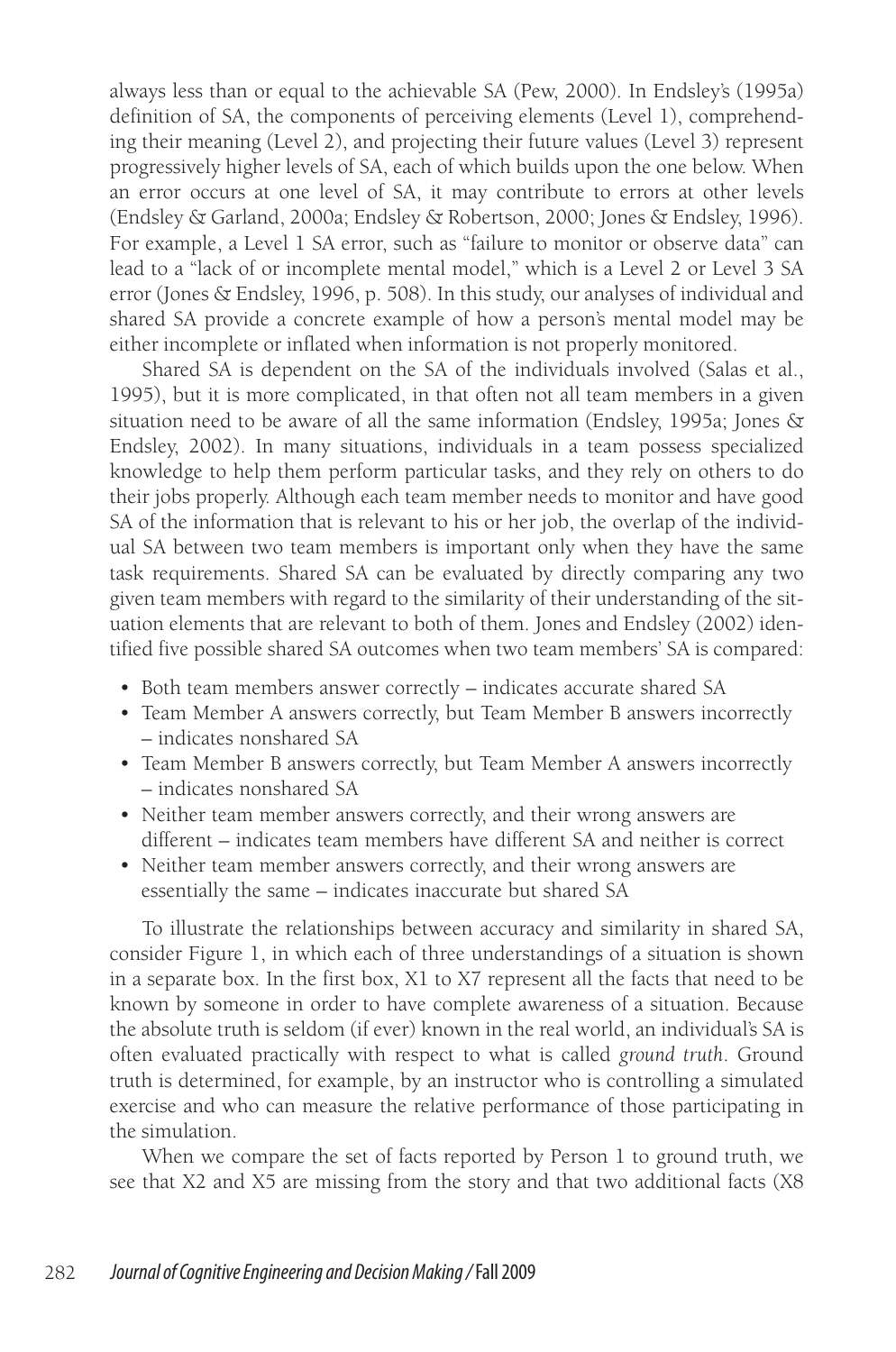| Ground<br><b>TRUTH</b> | Person 1       | Person 2             |
|------------------------|----------------|----------------------|
| X1<br>X <sub>2</sub>   | X1             | X1<br>X <sub>2</sub> |
| X <sub>3</sub>         | X <sub>3</sub> |                      |
| X4<br>X <sub>5</sub>   | X4             | X4                   |
| X <sub>6</sub>         | X <sub>6</sub> | X <sub>6</sub>       |
| X7                     | X7             |                      |
|                        | X <sub>8</sub> | X <sub>8</sub>       |
|                        | X <sub>9</sub> |                      |

*Figure 1. Accuracy and similarity of situation awareness.*

and X9) were reported that are not accurate in this situation. So although it may appear that Person 1's mental model is the right size (i.e., seven facts reported), it is neither complete nor limited to what is true (i.e., it is inflated by X8 and X9). If any more facts had been reported, the story would clearly be inflated.

Person 2's story is even less complete. Although X2 was correctly reported, X3, X5, and X7 are still missing, and Person 2 also thinks that X8 is a relevant piece of information in this situation. With only five facts reported, the mental model is clearly incomplete, and a comparison to ground truth reveals some of the reported facts to be inaccurate.

This example also illustrates the distinction between accuracy and similarity of SA. As one looks across the boxes, it is apparent that X2, X3, and X7 were all true facts that were remembered by only one of the two people. Each fact was part of one person's accurate individual SA but was never shared with the other person, exemplifying the second and third shared SA outcomes in Jones and Endsley's (2002) list. Also, given that both people reported X8 as part of their account, that piece of information is an inaccurate but shared belief. That belief may increase both people's overall level of general agreement, but it certainly does not help them resolve the situation, thus illustrating the fifth outcome on the list. However, both people did have X1, X4, and X6 in their individual accounts, and all these facts were part of ground truth as well. As such, we can say that these two people had accurate shared SA (i.e., first outcome) with respect to these aspects of the situation.

Our study builds upon the shared SA outcomes identified by Jones and Endsley (2002), from which we propose a *similarity* measure that calculates the degree of SA shared between two team members. In Jones and Endsley's view, when two people provide the same incorrect response to individual SA measures,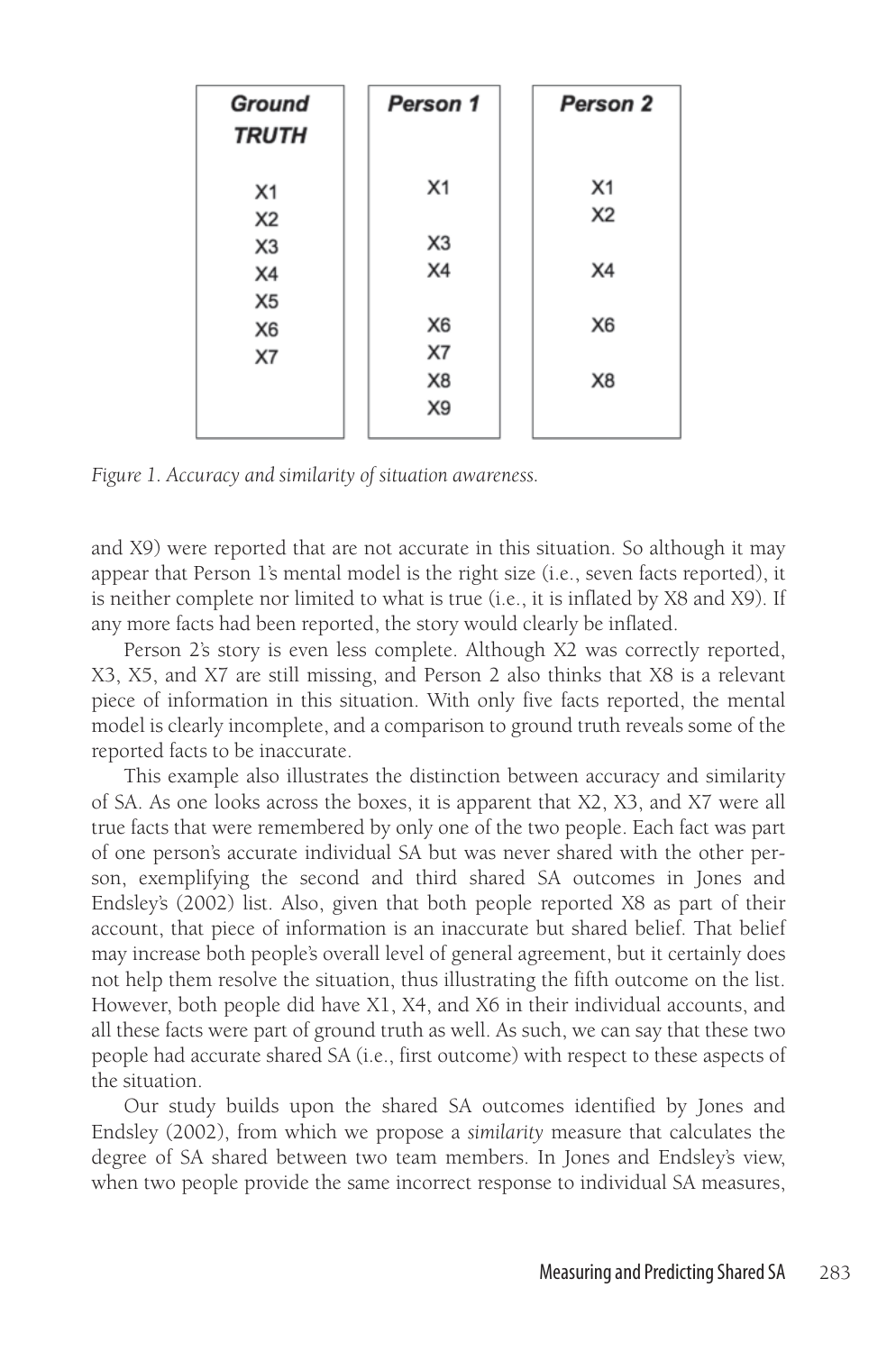they have inaccurate but shared SA. We take a more conservative stance and maintain that there is no truly shared SA unless the understandings of individuals are shared and accurate. Furthermore, we propose that when there are multiple pieces of information to be aware of, or when the correct response to a SA measure is complex (e.g. Level 3), individuals can be correct to different degrees. By implication, neither individual nor shared SA is all-or-none, and not every error of SA is equally serious or far-reaching. Some errors may have immediate, fatal consequences, such as failing to detect a vehicle rapidly approaching on a collision course. Even in this example, however, a driver may have generally good awareness (e.g., watching signs and lights, tracking movements of other vehicles) but, because of a momentary distraction, may miss the one severe threat.

Other errors may be fatal only in accumulation or in unique combination (Chiles, 2002), as is the case when a system fault might be within safety parameters for a while and remain undetected by several operators before particular environmental conditions cause a broader system failure. It is rarely the case that a person will do everything wrong, and a single error, however serious or salient, is not necessarily an indicator that overall SA is poor. Therefore, in contrast to the traditional way of thinking about SA, we propose that evaluating SA with respect to its *degree of accuracy* would promote better accounting of the types and magnitudes of errors in SA measurement, and our similarity measure is designed to reflect this approach.

#### Measuring Situation Awareness

As suggested by Salas and colleagues (1995), two measures are critical in team situations: individual SA and team processes. We argue that both the accuracy and the similarity of individual SA levels will affect a team's shared SA. Although the SA construct has been widely researched, the multivariate nature of SA poses a considerable challenge in its quantification and measurement (for a detailed discussion on SA measurement, see Endsley & Garland, 2000b; Fracker, 1991a; 1991b). In general, techniques vary in terms of *direct* measurement of SA (e.g., objective real-time probes or subjective questionnaires assessing perceived SA) or *indirect* methods that infer SA based on operators' physiological state, behavior, or performance. Direct measures are typically considered to be *product-oriented,* in that these techniques assess an SA outcome; indirect measures are considered to be *process-oriented,* focusing on the underlying processes or mechanisms required to achieve SA (Graham & Matthews, 2000).

Our approach to assessing shared SA focuses primarily on using direct, objective measures of individual SA, as these have been extensively validated and shown to be reliable for a variety of domains. Essentially, objective measures assess SA by comparing an individual's perception of the situation or environment to some ground truth reality. Specifically, objective measures involve the collection of data from individuals by having them answer questions about the situation. Their responses can then be compared with what is actually happening to evaluate the accuracy of their SA at a given moment in time. As such, this type of assessment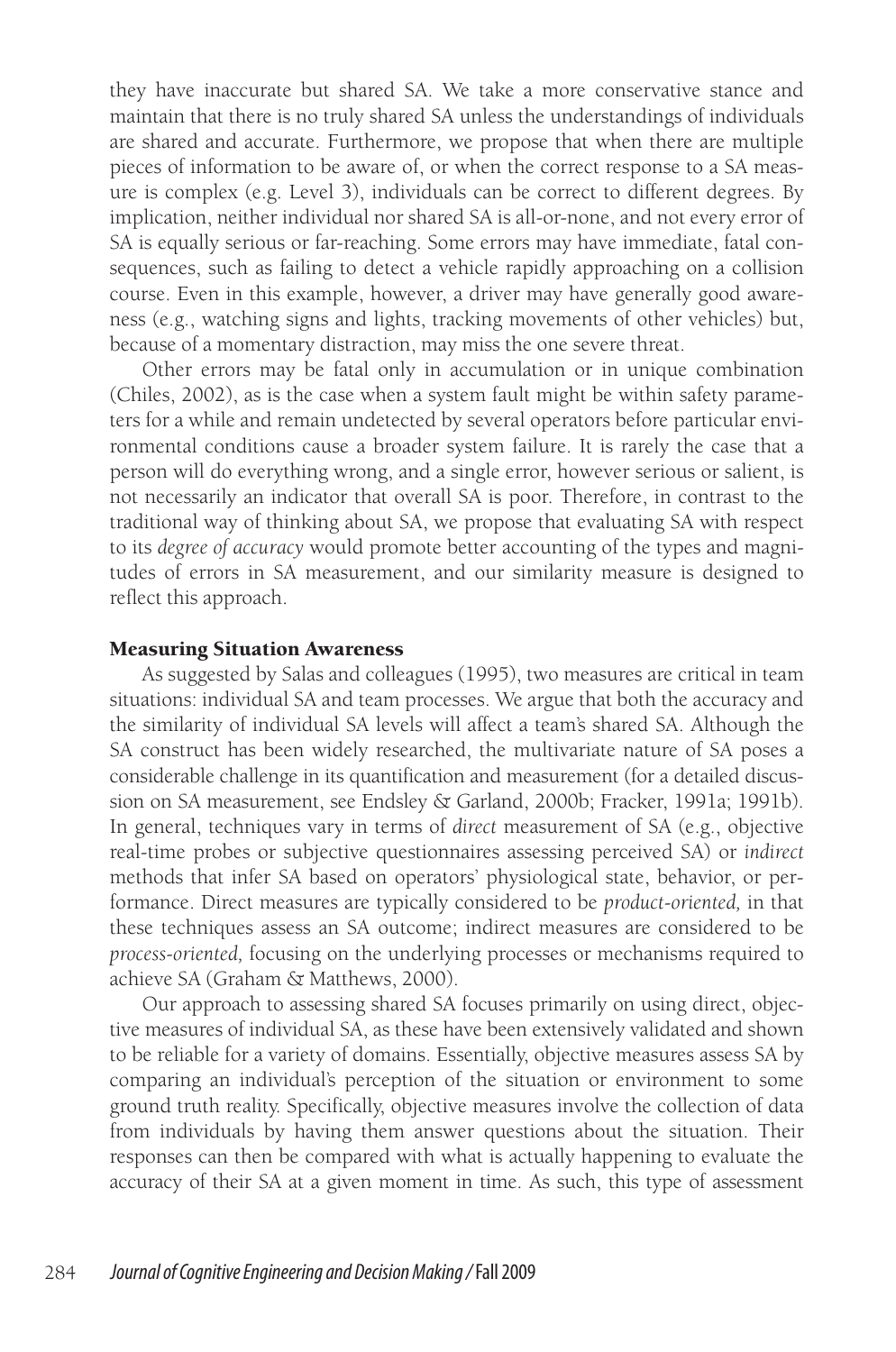does not require operators or observers to make judgments about situational knowledge on the basis of incomplete information. Objective measures can be gathered in one of three ways: in real time as the task is completed, during an interruption in task activity, or in posttest following completion of the task.

One widely tested and validated approach to assessing SA is the Situation Awareness Global Assessment Technique (SAGAT; for a detailed description, see Endsley, 1995b). As a direct, objective measure of SA, the SAGAT methodology offers numerous advantages. First, SAGAT allows for the immediate assessment of SA by querying operators on their current perceptions of the situation. In addition, by comparing responses to the queries across team members, SAGAT can be used to provide insight into shared SA, and potentially team SA. SAGAT has been empirically validated with regard to its utility in providing valid and reliable assessment of SA across a variety of domains, including aviation (Endsley, 1990), air traffic control (Endsley, Sollenberger, & Stein, 1999), power plant operations (Hogg, Torralba, & Volden, 1993), teleoperations (Riley & Kaber, 2001), and military operations (Matthews, Pleban, Endsley, & Strater, 2000). The specific details of how SAGAT was used in our study to measure shared SA will be described in the Method section.

#### Prediction of Individual and Shared SA

Valid and reliable objective measures of SA, such as SAGAT, can be used to identify the critical variables underlying the formation of SA (and shared SA) as well as the possible relationships among these variables (Bolstad, Cuevas, Gonzalez, & Schneider, 2005). Our approach rests on the belief that shared SA is not a simple construct that can be attributed to a single predictor variable (e.g., the team's communications). Rather, shared SA entails a complex process in which multiple factors need to be considered. The complexity arises from having to account for both the factors that affect individual SA and those that contribute to any two team members' shared SA.

In the general model that this study was designed to test, there are three main components that affect SA formation: individual team member abilities, their interactions with other team members, and the environment in which they work (Bolstad et al., 2005). Within each of these components are multiple factors that affect shared SA formation and maintenance, such as geographical distribution, collaborative tool use, communication network proximity, and similarity of background knowledge and experiences. In the present study, we focused on the effects of individual and team factors on the SA of team members who were conducting military command, control, and communications (C3) operations from physically separated locations (i.e. distributed operations).

*Individual Factors.* One component of our analysis involved the similarity of the participants' cognitive workload, domain expertise, and task-relevant knowledge. Our first prediction was that (1) lower cognitive workload would be related to higher SA and shared SA. Fewer demands made on the participants' cognitive resources would potentially leave more capacity available for synthesizing the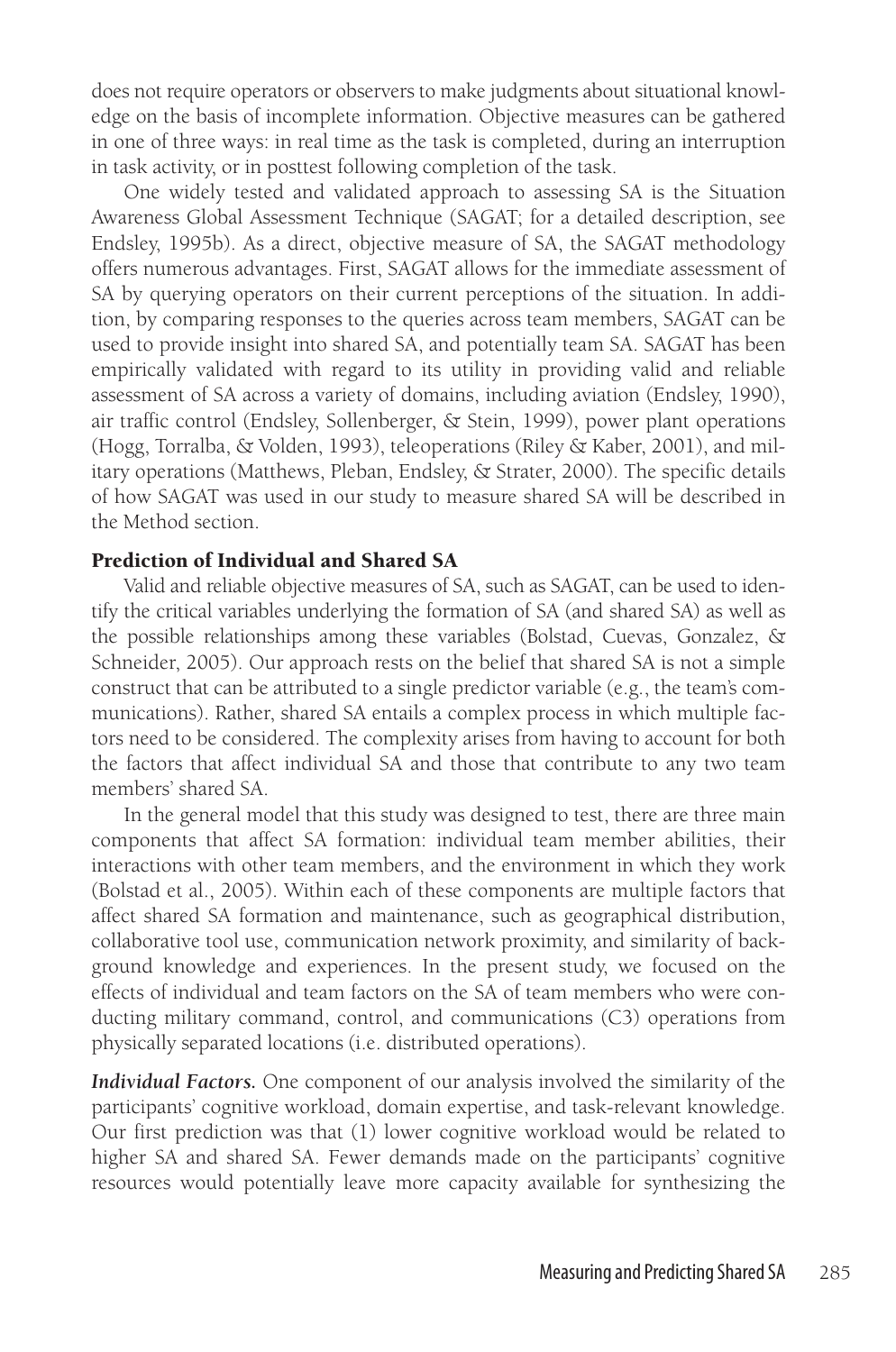information needed to have good SA (Gonzalez & Wimisberg, 2007). We also hypothesized that higher SA and shared SA would be (2) directly related to higher domain expertise and (3) directly related to greater task-relevant knowledge, because these factors are known to be associated with better mental models of problems (Chi, Feltovich, & Glaser, 1981; Schunn, McGregor, & Saner, 2005).

*Team Factors.* Variables of social or organizational network distance are of particular relevance when distributed teams are relied upon to carry out mission objectives. A number of mathematical theories and modeling systems have been developed to characterize the degree of centrality and connectedness of people in networks (Graham, Gonzalez, & Schneider, 2007; Scott, 2000). However, we have deliberately chosen a less sophisticated approach. Most formal social network modeling techniques infer centrality and closeness from the behavior of the network, but this is a different direction of inference than we were attempting. In our study, a general network structure was dictated by the situation, and certain patterns of activity were expected based on that structure. The goal, therefore, was to determine whether observed levels of SA and shared SA would coincide with where participants were known to be located within the network.

In distributed C3 operations, a central location is often established as the organizational hub for team coordination. This gives rise to several possible association conditions, between any two given team members, that represent two types of distance at once: physical and organizational. Physical distance simply refers to whether the team members are colocated in the same physical location or are geographically distributed. As the term implies, *organizational hub distance* refers to the degree to which two team members are connected to the operation's central location (i.e., organizational hub). We hypothesized that (4) higher shared SA would be observed when participants were in close connection to the distributed team's organizational hub.

Furthermore, information exchange also serves as an input for building team member SA (Milham, Barnett, & Oser, 2000). Although communication is clearly important for information flow, it is also a social function in which team members can engage for reasons other than information exchange. Thus, another potential predictor of shared SA is the communication distance between any two team members. We hypothesized that (5) higher shared SA would result when team members were more closely linked with regard to communication distance.

Next, we describe a study that allowed us to test these hypotheses regarding the factors that may predict shared SA among distributed team members.

# Method

#### Experimental Setting

Data were collected during a naturalistic study of military personnel engaged in a training exercise at the Joint Personnel Recovery Agency (JPRA), a subsidiary of the U.S. Joint Forces Command (JFCOM) of the U.S. military. JPRA is the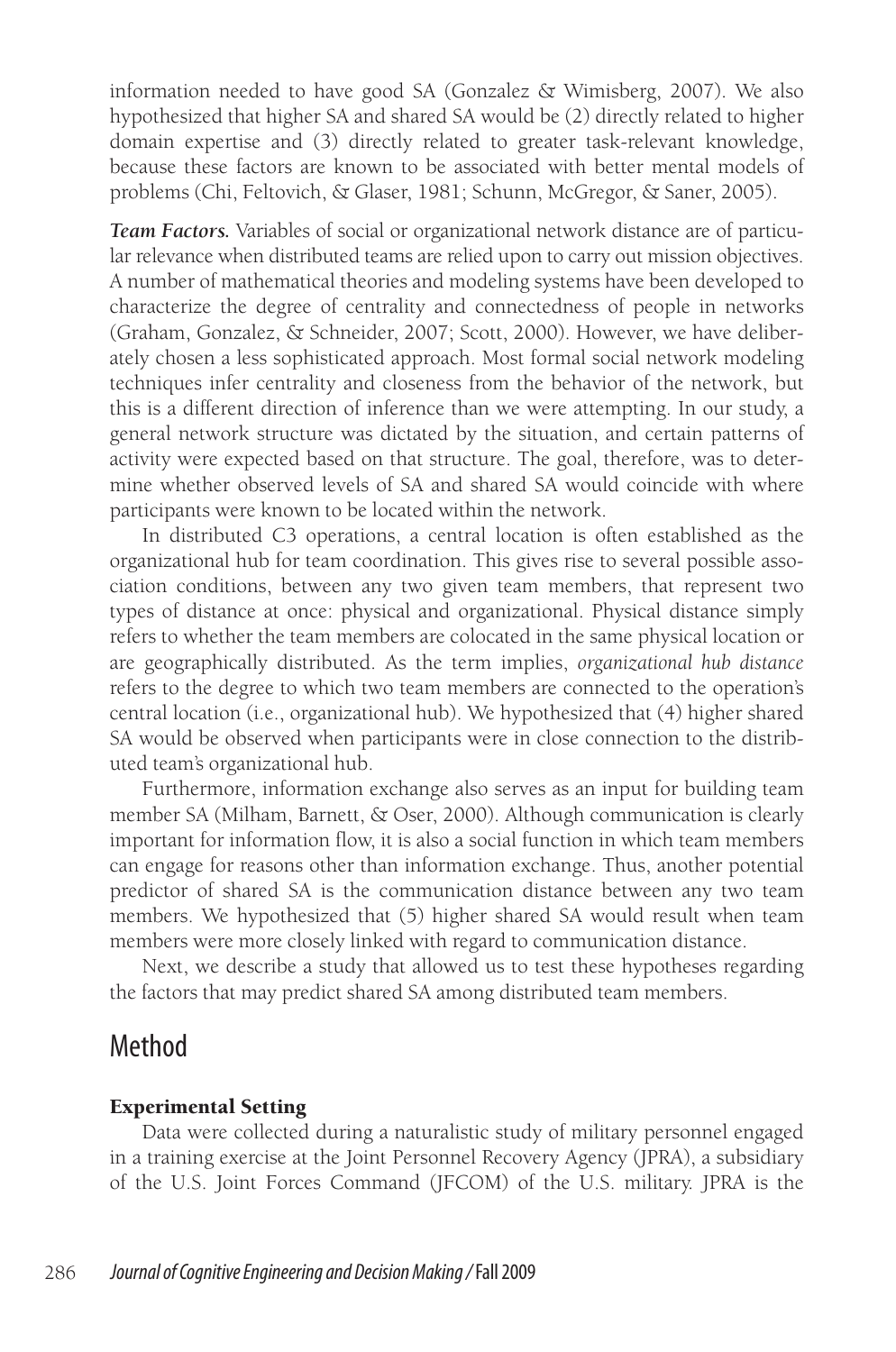primary coordinator of personnel recovery activities for the Department of Defense (DoD), which includes all efforts (e.g., military, civil, diplomatic) to return captured, missing, or isolated personnel from uncertain, potentially hostile environments. Such operations are formulated, planned, and executed under the supervision of JPRA, with the cooperation of multiple recovery centers abroad that are staffed by members of all military branches (Army, Navy, Marine Corps, and Air Force). The exercise was conducted at the Personnel Recovery Education and Training Center (PRETC), where the staff members for all the recovery centers are trained. Trainees complete a three-week course, composed of two weeks of learning the procedures followed by one week of simulated scenarios, all designed to mimic real recovery center operations.

#### Participants

Analyses were performed on data collected from a group of 17 DoD contractors and active service personnel (15 men and 2 women) from several branches of the military who were engaged in the simulation phase of their JPRA training. Participants were  $27-40$  years old ( $M = 34$ ,  $SD = 4$ ) and had  $6-20$  ( $M = 12$ , *SD* = 5) years of experience in their individual service branches. Seven participants were from the U.S. Army (41%), two from the U.S. Navy (12%), five with air force background (both U.S. and British Royal, 29%), and three from joint forces command (JFCOM, 18%). Three participants (18%) reported having prior experience with personnel recovery activities.

#### Simulation Exercise

Five personnel recovery simulation scenarios were conducted over the course of three days. Each scenario was unique and independent of the others, but all the scenarios were of the same general structure. We created the scenarios to become progressively more difficult by including increasingly more complex personnel recovery events. Each event was based on real-life recovery incidents (i.e., geographically isolated cases in which one or more people were found to be in need of recovery). For example, in Scenario 1, a fishing boat capsizes and the Navy recovery center is tasked with rescuing the missing persons. In Scenario 5, a U.S. plane is shot down over a hostile country and the surviving personnel are taken hostage by that country's military regime. In the latter scenario, the recovery center must not only coordinate the return of the personnel but must also negotiate with the foreign ambassador, the military-controlled government, and the Red Cross to ensure the safe release of personnel.

Each scenario took a half-day to complete; 2 hr of planning occurred before each scenario, followed by approximately 3-4 hr of execution. Participants were assigned to one of four team cells, which were distinct workstations for specialized activities. Three disciplinary branch team cells (Army, Navy, and Special Operations) conducted the operations in the simulation that would be conducted by the same military services in the real world, following the same protocols and with the same resources. For example, if an aircraft were shot down over the ocean, the Navy cell would be best equipped to deploy rescue and salvage ships,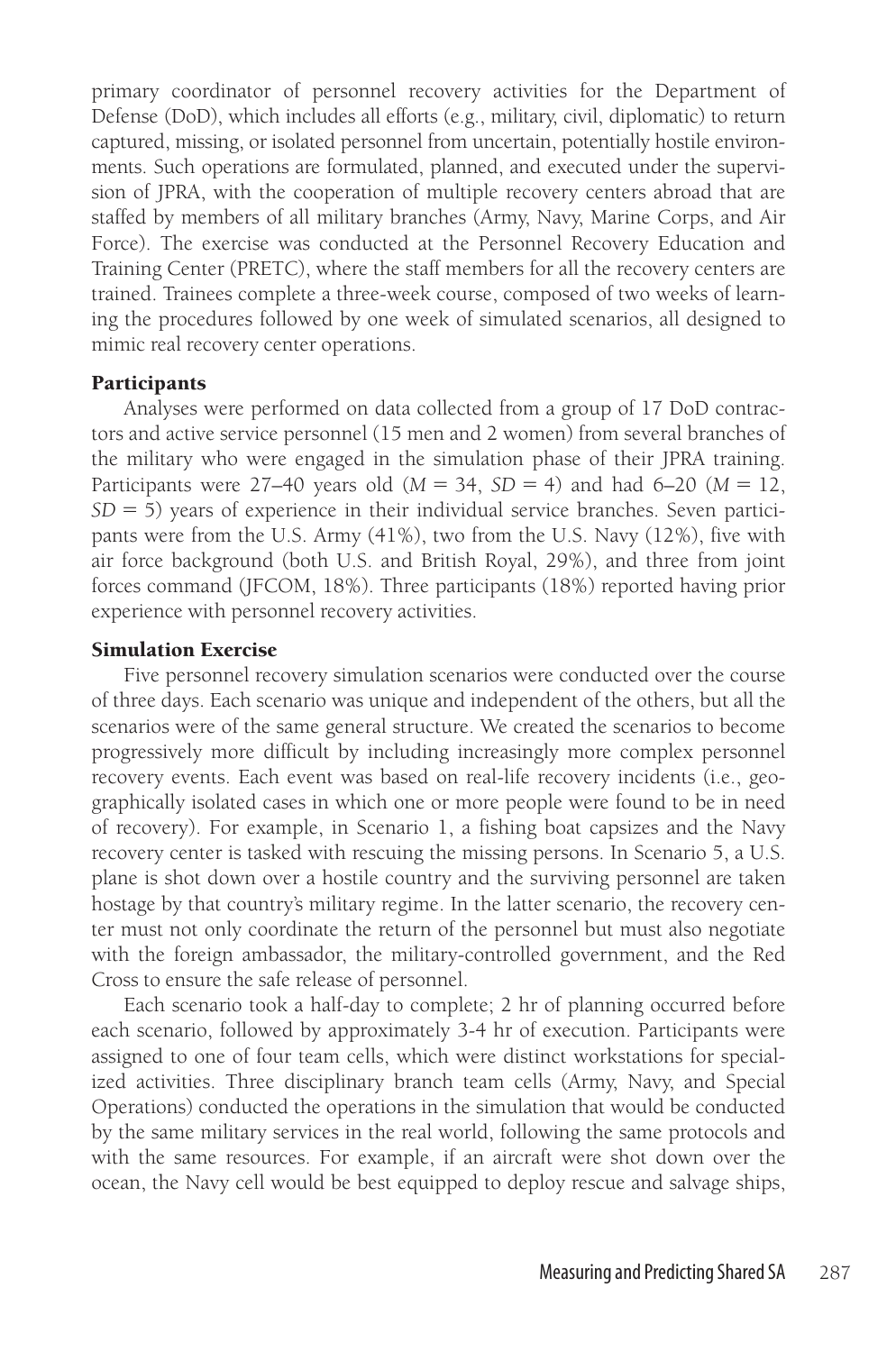but for hostages on land, the Army and Special Operations teams would know better how to coordinate ground forces. An individual's real military branch affiliation and ranking were not considered when making assignments to these team cells, however. The fourth team cell was a joint service team that was expected to be responsible for overseeing and directing joint recovery efforts, but in order to do so, the members needed to be aware of all recovery activities at all times.

In this exercise, the introduction of new information to the network of team cells was controlled by a separate group of senior exercise administration staff who were designated the *white cell*. The white cell did not participate in the exercise but would inject new information into one of the four participating cells according to the procedure described later. Once the information was in the system, participants were responsible for sharing it with each other. In that regard, one of the intentions of the exercise was for participants in branch cells to focus on their specialized tasks rather than expend resources determining where to send new incoming information. It was expected that all branch team members would utilize the joint service cell as a central hub for information integration and distribution, but they were not told to do so. Instead, part of their training was to determine for themselves what would be the optimal strategy for information sharing.

Whether or not they discovered this strategy, the participants in all four team cells worked together simultaneously to complete each scenario. Each team was in a physically separated location from the others, but necessary communication between them was supported through e-mail, chat, a shared bulletin board, and fax. In addition, between scenarios, each participant was reassigned to a different team cell. This reassignment was also random, aside from the criterion that all participants serve at least once as a member in each of the four cells. Thus, all participants completed all the scenarios, even though the roles they played changed from one scenario to another.

#### Demographics Questionnaire

Questionnaires were administered to all participants to collect data on their age, gender, and current military service, as well as their branch and rank within that service. Expertise was based on participants' general military experience and was measured as the number of years served in the individual's service branch. Participants were also asked about their knowledge of procedures specific to personnel recovery. When individuals had prior experience with JPRA operations, they had additional background knowledge to apply to this task. Because only some of the participants had been involved in similar activities before, this factor was measured categorically, with a distinction between those who had such experience and those who did not.

#### Perceived Cognitive Workload

The National Aeronautics and Space Administration's Task Load Index (NASA-TLX) consists of a 6-item questionnaire that asks participants to rate their levels of perceived workload in terms of mental demand, physical demand, temporal demand, performance, effort, and frustration (Hart & Staveland, 1988). In this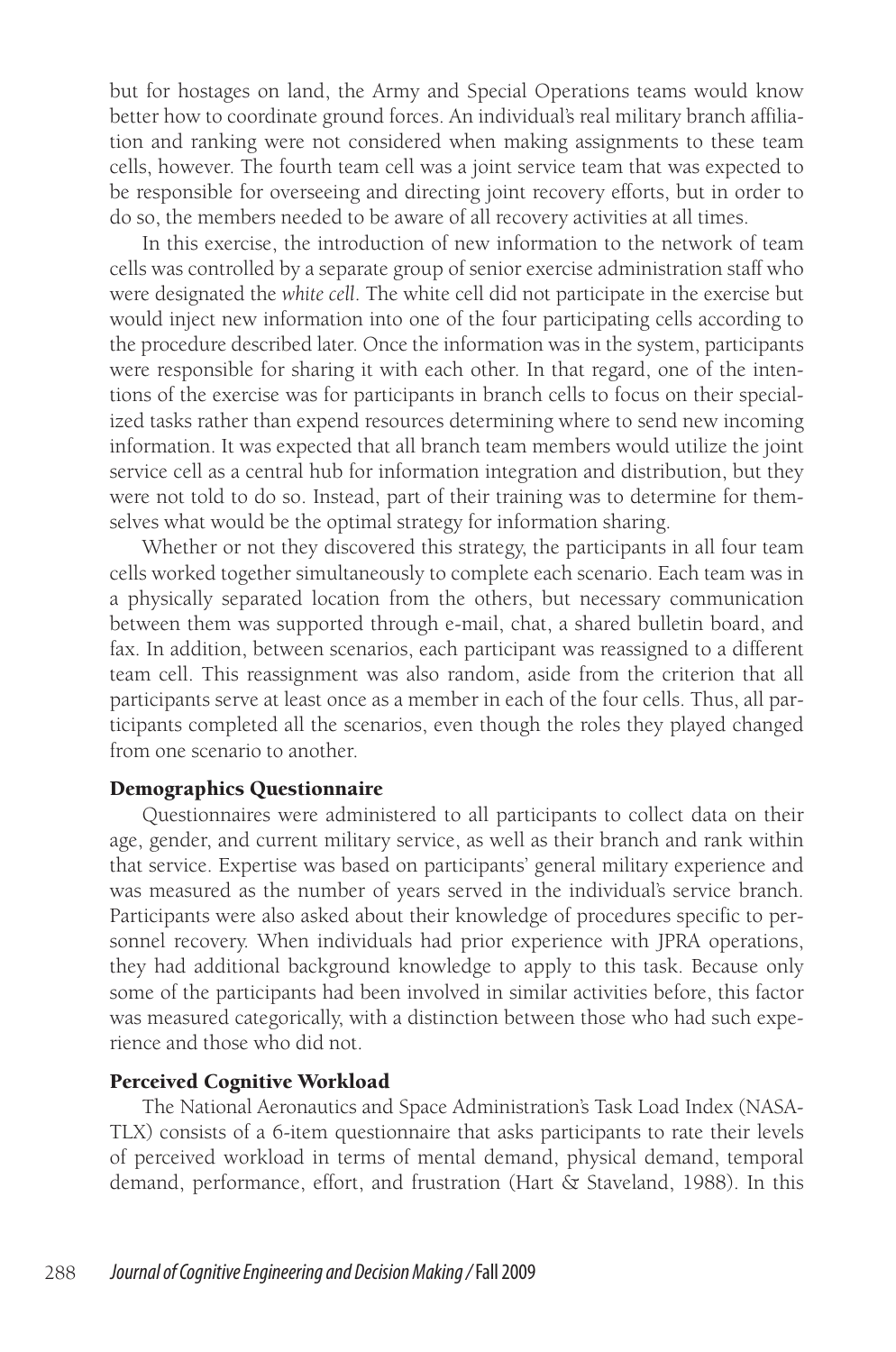study, participants were asked to report their perceived cognitive workload by completing a modified version of the NASA-TLX. The same version was originally designed and used in other military exercises (Graham et al., 2007). Five items queried participants about the level of mental demand they had experienced in the intervening period, the amount of effort that they had to exert to complete tasks, their level of frustration, and so on. Responses were recorded on a 7-point rating scale, where 1 represented the least workload and 7 represented the highest level of workload. The cognitive workload measure was administered along with the SAGAT during each stop in the scenario.

#### Measurement of Individual and Shared SA (SAGAT)

Utilizing a concurrent memory probe technique, SAGAT involves, first, temporarily stopping the simulation at randomly selected times and removing task information sources (e.g., blacking out information displays); next, administering a set of queries that target each individual's dynamic SA information requirements (i.e., what they need to know at that point in time) with respect to the domain of interest; and then resuming the simulation (Endsley, 1995b, 2000b). In this study, each scenario was stopped at three random times to administer a set of 7 SAGAT queries (see Table 1). All together, SAGAT was administered 15 times: five scenarios, each stopped three times. To ensure that responses were independent, communication among participants was not allowed during the SAGAT stops.

Participants received training from the recovery staff and the experimenter on how to answer the SAGAT queries prior to beginning the exercise. Thus, for example, participants knew how to distinguish between low, medium, and high threats in the context of recovery incidents. At each stop, the white cell coordinator determined and officially recorded the correct answers to all 7 SAGAT queries for each current incident. The coordinator had assistance from the other members of the white cell (up to five other individuals) to help with the answer determination.

Responses to the SAGAT queries were scored in terms of proportion correct. Scoring of participants' responses to Query 1 was based on whether or not the participant identified the correct number of incidents occurring prior to that SAGAT stop. However, participants had to respond to queries 2 through 7 for each of the incidents that they identified in Query 1. Thus, scoring was based on the percentage correct for six queries times the number of incidents identified. Participants

#### TABLE 1. SAGAT Queries

- 2. How many of these isolated incidents have been verified and validated as actual incidents?
- 3. Who is the SMC (SAR Mission Coordinator) for each incident?
- 4. Indicate the number and status of isolated personnel (IP) for each incident (OK, slightly injured, severely injured).
- 5. What is the current tactical situation around the IPs for each incident (high threat, medium threat, or low threat)?
- 6. What appropriate Joint Task Force and subordinate staff sections are aware of this incident?
- 7. What additional assets do you require to conduct a recovery?

<sup>1.</sup> How many isolated incidents are you aware of?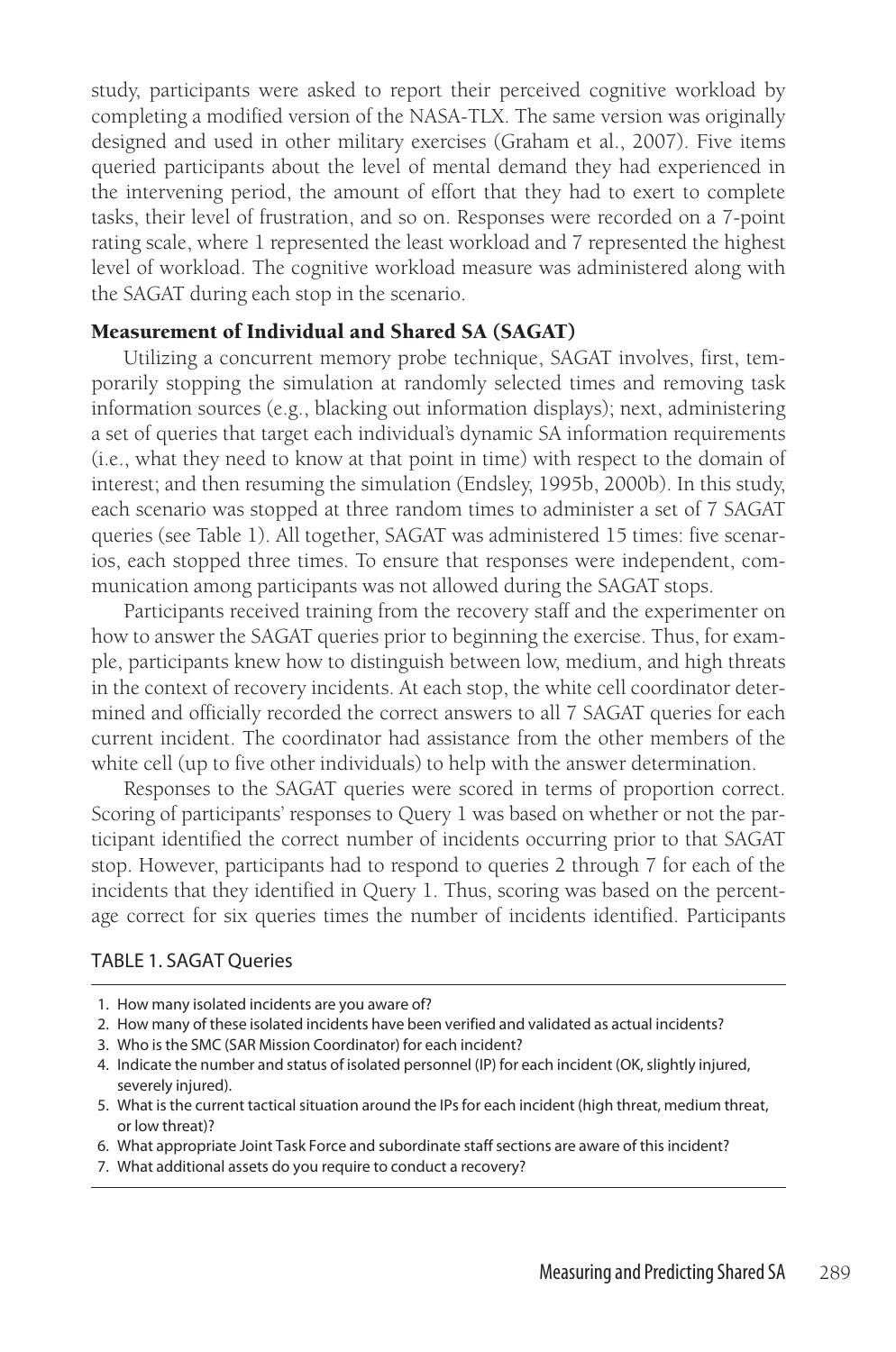were not told whether they had identified an incorrect number of incidents, but we asked them to provide additional details for as many as they indicated.

The number of incidents that participants had to resolve differed between scenarios, and their tracking of incidents was pivotal to this analysis. The SAGAT queries were connected as a set primarily by their focus on incident-level knowledge, and a given scenario could have a total of 3 to 12 incidents. Not all incidents were presented to participants at once. Scenarios would begin with the presentation of at least one incident, and during the time participants were working on resolving known incidents, others would be brought to their attention. As such, the workflow had to integrate new incidents as they were presented, but the scenarios were not complete until all incidents had been resolved.

The results that will be presented hinge on two unique features of the way SAGAT was administered in this study. The first notable distinction is that the SAGAT queries were asked in the same order at every stop. Most assessments of situation awareness that use SAGAT randomize the order of the items in an effort to control for confounds in the measures (Endsley, 1995b). Second, unlike in other studies, we did not have a large selection of SAGAT queries, because our ability to collect ground truth was severely limited. We had to rely on the white cell coordinator, who was also coordinating the information insertion process, to provide us with the correct answers at each stop. Thus, unlike in more traditional SAGAT implementations, we elected to use only seven queries and ask the queries in the same order each time.

In this study, the particular value of asking all the queries in the same order was that a participant's answer to the first query ("How many isolated incidents are you aware of?") was an immediate indicator of how accurate that participant would be on the overall knowledge measured by the remaining queries. All the other queries had to be answered for the number of incidents indicated by the participant in Query 1. If the participant's response was incorrect on Query 1, then the mental model characterized by the responses to the other six queries either would be incomplete or would include more information than was true, depending on whether the participant identified a lower- or higher-than-correct number of incidents, respectively. Furthermore, assuming that a participant correctly identified the number of incidents, and that all the incidents he or she had recalled were real, it was still possible for the individual to characterize the details of the incidents incorrectly when answering the other queries. For any given incident under consideration, participants could misidentify the coordinator or the number of personnel involved, or they could incorrectly describe the tactical situation, and so on. As such, there were two key ways in which participants could exhibit error in their SA.

To take an example, suppose that three incidents have actually been presented by the time a stop occurs, but a participant reports that he or she is aware of four incidents. This response incorrectly represents awareness of up to 33% more information than actually exists in the situation. Thus, the measure of SA will be inflated by one incident's worth of information that is not real (i.e., imagined; an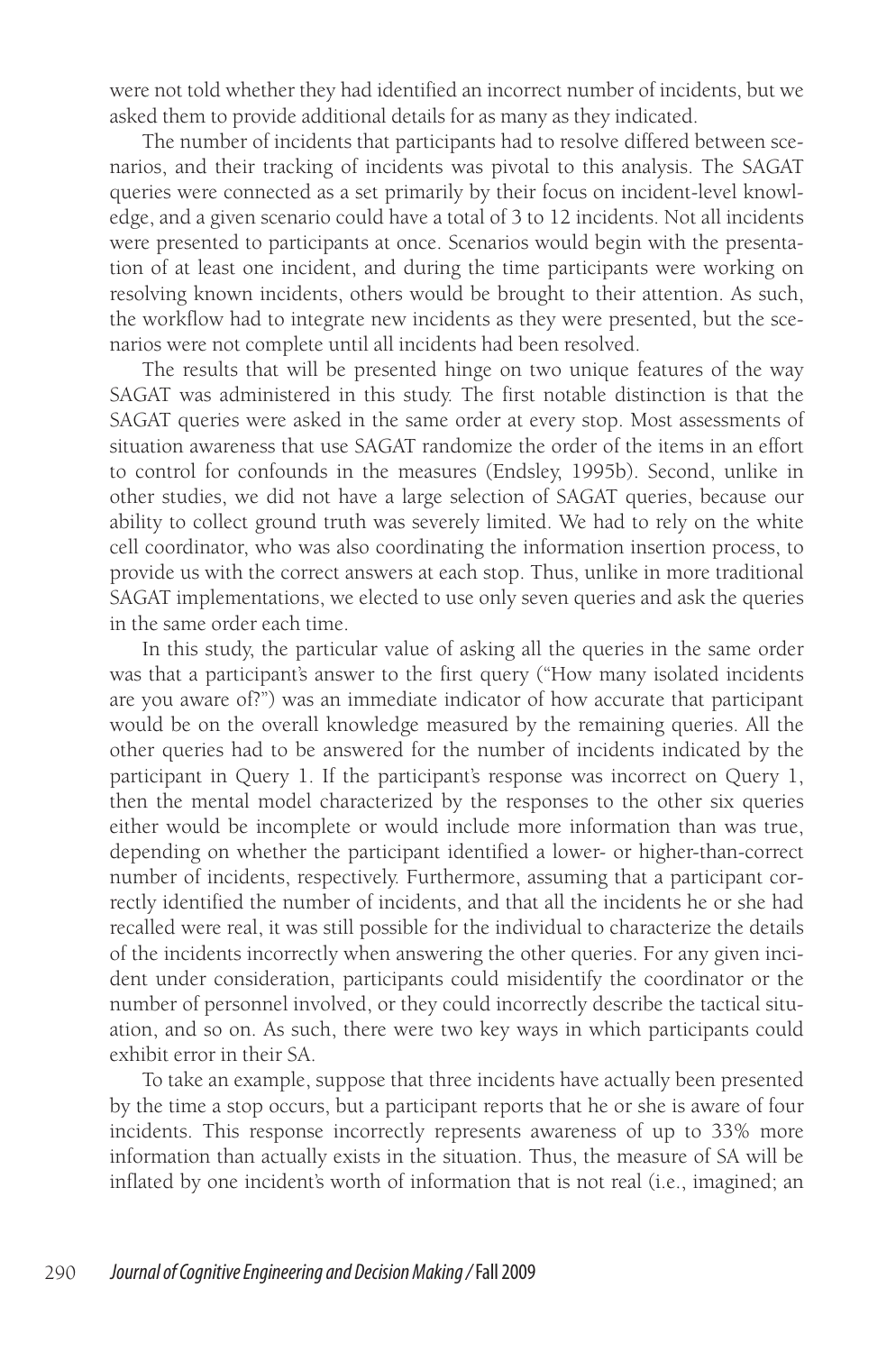incident that exists only in the mind of that person). In addition, the details of this imagined incident could interfere with the accuracy of the participant's SA for the real incidents, in that it might be a false amalgamation of information from those incidents. Alternatively, if the participant reports being aware of only two incidents, there is already a clear 33% lack of SA at that point in time, to which any other errors of SA on the other two incidents must be added.

This is not to say that reporting too much information is the same kind of mental model error as reporting too little information. Detailing the distinctions between these errors is beyond the scope of this study, and our ability to pinpoint particular types of errors was limited. In this investigation, the general magnitude of error could be evaluated relative to how much more or how much less information was reported than was required, and even this rough measure of general error was a good starting point to examine the dynamics of accounting for SA error. Within the context of this study, participants' SA was evaluated according to the extent to which they had the correct number of incidents and characterized most or all of them correctly.

#### Procedure

Before the simulation exercise began, participants completed a demographic questionnaire, which included the questions about their military and prior JPRA experience. Copies of booklets that contained the communication and SAGAT questionnaires were distributed, and participants were given a chance to ask any clarification questions about the questionnaires. The training instructors provided an overview of the exercise and the team cell tasks. These descriptions were brief, as part of the exercise included students learning what to do and how to do it.

Participants were given their cell assignments and position assignments on the morning they arrived at the training center to begin the exercise. Each center contained a large table, a whiteboard, full-wall map, two phones, and one computer. Additionally, each team cell was given an update briefing, which included a set of resources with information about their assets (e.g., supplies and supply lines, vehicles and equipment, manpower) and their location, status, and capabilities for the specific branch of service.

Participants began each scenario with a 2-hr planning session in which they took stock of their assets. Once the scenario began, the recovery incidents were injected into the exercise by the white cell. At semiscripted times within the exercise, a member of the white cell would e-mail, make a call, or send a fax to a predetermined cell to communicate the incident. Over the course of the exercise, all of the possible communication methods were used to inject information into all of the cells at some point. The scenarios were completed when all the incidents were resolved.

#### Preparation of SA and Shared SA Measures

Because all SAGAT queries are assumed to be of the same importance in most studies that use this method of SA measurement, the baseline measure of individual SA at each stop was calculated as the overall mean accuracy; the sum of the number of correct answers from all items was divided by the total number of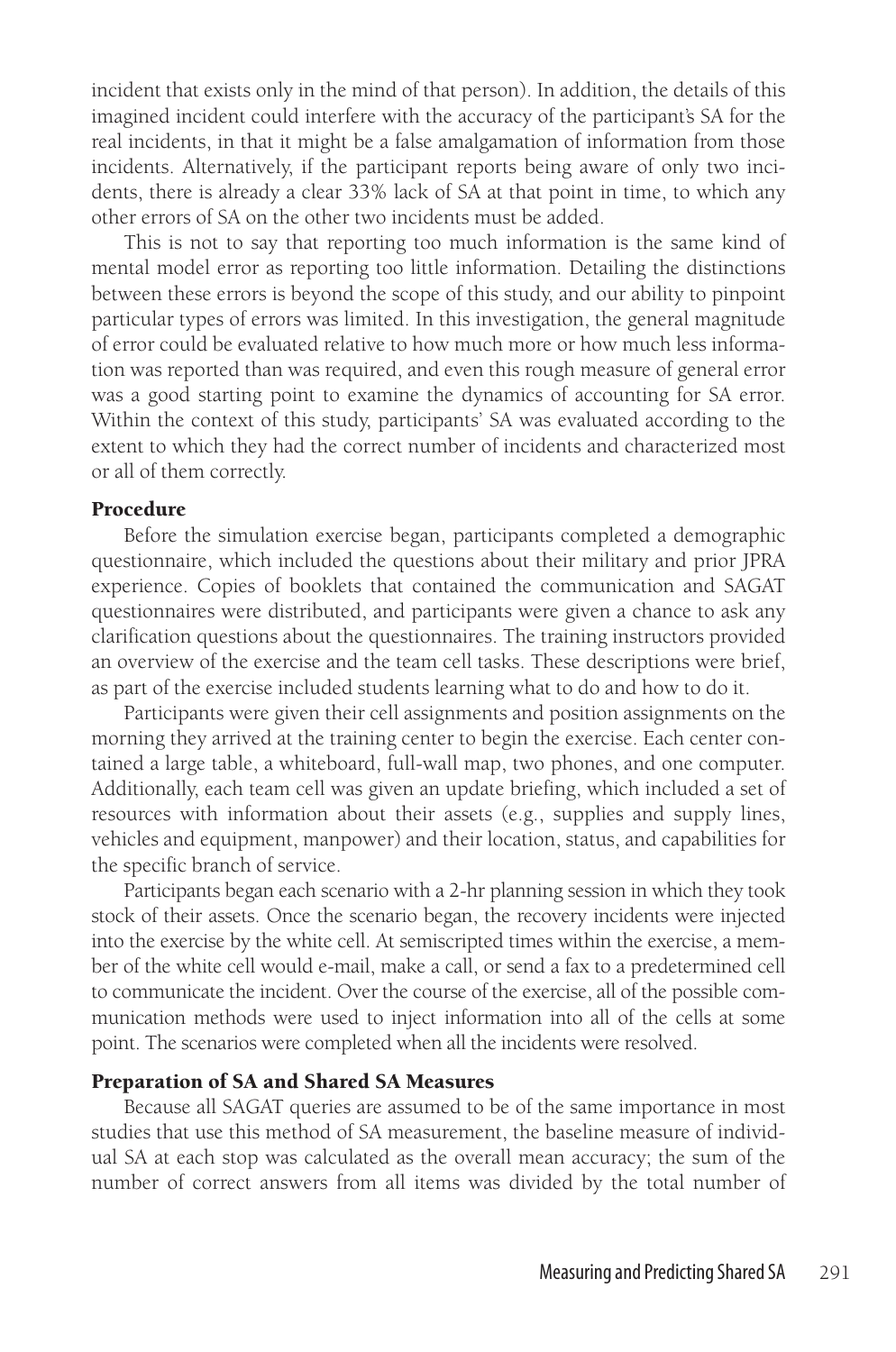answers possible at that stop. We will refer to this measure as *inflated SA,* for two reasons. First, the aggregated score included Query 1, which was redundant with the other items and artificially increased the average. Second, this measure did not correct for any SA error and therefore false memories of information were not adequately penalized.

The first step in getting a true measure of SA, then, was to calculate the overall mean accuracy of the SAGAT scores for only queries 2 through 6 (i.e., not including Query 1), which captured the substantive information of a person's mental model in this situation. This mean was then scaled by the accuracy in Query 1 (SAQ1), to result in the *true SA*. Accuracy in Query 1 was calculated as 1 minus the difference between the number of incidents that a participant reported and the actual number of incidents, divided by the actual number of incidents.

To illustrate this procedure using the earlier example, if four incidents are reported when only three actually occurred, the participant's SA score is off by 0.33, which implies that the mean SA of queries 2–7 would be scaled by  $0.67$  (i.e.,  $1 -$ 0.33). The derivation of these measures of individual SA is illustrated in Figure 2.

Shared SA measures corresponding to individual SA measures were calculated using the same general set of steps that were used for individual SA, but with some modifications. An additional step was to calculate the degree to which SA was shared between two participants. First, each participant's data were paired with every other participant's data, such that all possible unique participant pairings were generated (a total of 136 pairings). Once the data for each pair were aligned, the following standard similarity formula was used to assess the similarity of the levels of SA exhibited by each individual participant in the pair, where  $p_1$ and p<sub>2</sub> are the SA measures of each participant and  $(p_1 - p_2) / (p_1 + p_2)$  represents the proportion of deviation between their scores. This formula was used to generate shared SA measures as well as several predictors of shared SA: workload similarity, expertise similarity, and knowledge similarity.

Similarly = 1 – absolute value of 
$$
[(p_1 - p_2) / (p_1 + p_2)]
$$
 (1)

To determine shared SA, the similarity formula was applied to the SAGAT query scores of each unique pair and then the mean of the similarity scores was



*Figure 2. Derivation of individual situation awareness measures.*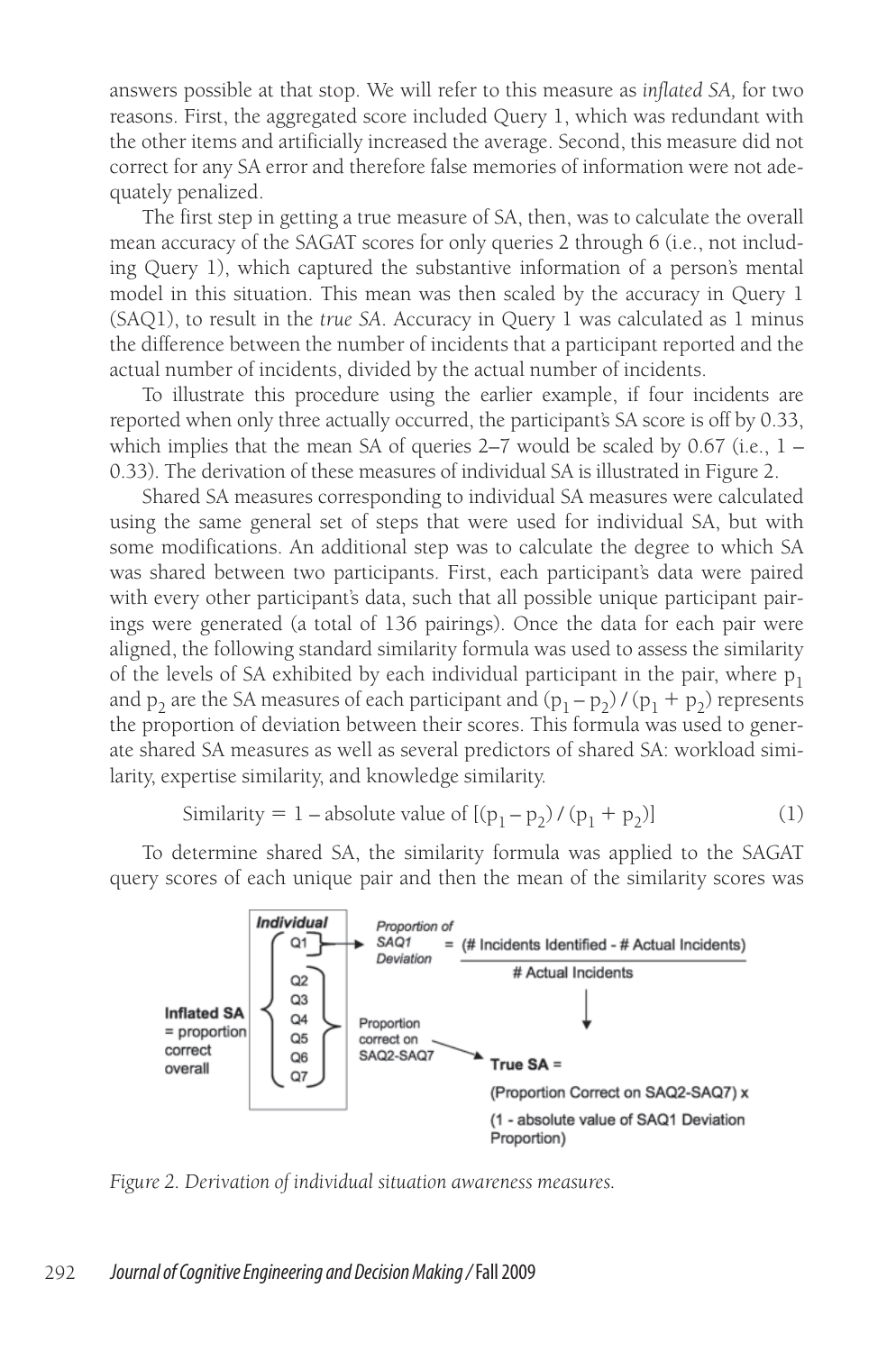calculated. An important feature of the formula is how conservative it is with respect to assessing similarity. When both participants in a pair have an SA score equal to zero, their final similarity score will be zero by default. When only one individual has an SA score equal to zero, then the resulting proportion will be the other participant's SA score divided by itself, which is 1, and ultimately this will also yield a similarity score of zero. Thus, both participants must have an SA score greater than zero to generate a similarity score greater than zero. When both participants have a perfect SA score, the result of the division is zero, such that the final similarity score will be 1 (i.e., perfect similarity).

In sum, applying this formula to two participants' SA on a given SAGAT query provides a measure of their shared SA specifically based on the similarity of proportional accuracy, and it accounts for the shared accuracy of the two individuals at the item level. At this point, the average of the similarity scores (queries 1 through 7) was calculated to get an overall *inflated shared SA* score for a participant pair.

We again adjusted the inflated shared SA by calculating it without the similarity score from Query 1. Another modification had to be made with respect to scaling for Query 1 SA error, however, because the deviation proportions of the two participants' scores on Query 1 could have opposite signs. One participant might overestimate the number of incidents and the other might underestimate the number, which would make their SA less similar than if they had both overestimated to different degrees.

This is an example of the fourth outcome suggested by Jones and Endsley (2002); both participants are wrong, and they have different answers to the query. As such, the deviation proportion of each participant was squared, the products were added together, and the square root of the sum was calculated. Essentially, this procedure is identical to calculating the standard deviation of a data set, except that only two data points are involved and the deviations are from ground truth rather than from a mean. The value that resulted from this procedure was a measure of shared error, and the inverse of this value was multiplied by the adjusted mean to yield the *true shared SA*. The process for generating this measure is illustrated in Figure 3. In sum, analyses of the SAGAT data collected in this study will be based on two measures of individual SA (inflated SA and true SA) and two measures of shared SA (inflated shared SA and true shared SA).

#### Predictors of Individual and Shared SA

The measures of individual and shared SA described earlier served as the dependent measures of SA. Four factors (expertise, knowledge, cognitive workload, and team cell membership) were measured at the individual level and used first as predictors of individual SA. Expertise and knowledge (of procedures specific to personnel recovery) were derived directly from the demographic questionnaire. Cognitive workload was determined from responses to the NASA-TLX. Team cell membership was recorded as part of the research protocol.

For predicting shared SA across pairs of participants, we calculated the values of shared cognitive workload, shared expertise, and shared knowledge for each of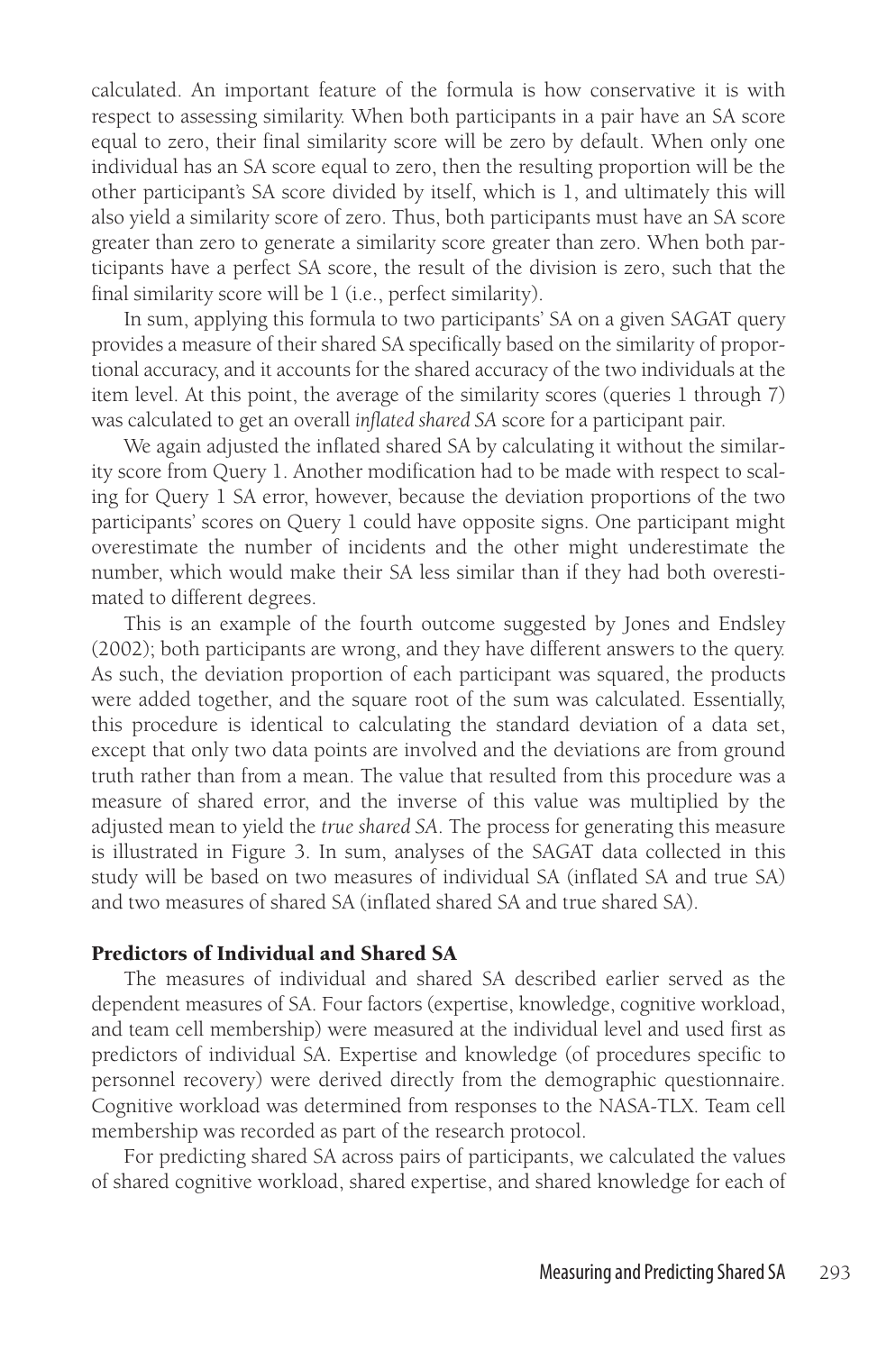

[(Person 1 SAQ1 Deviation Proportion)<sup>2</sup> + (Person 2 SAQ1 Deviation Proportion)<sup>2</sup>]

*Figure 3. Derivation of shared situation awareness measures.*



*Figure 4. Diagram of organizational hub distances between participants.*

the unique pairs of participants, using the similarity formula described earlier. In addition, membership in the joint service cell, which served as the organizational hub, was used as a predictor of shared SA; however, the relationship to the joint cell for each pair had to be expanded. Because two participants had to be considered with each case and because each cell was in a different physical location, distinctions also had to account for physical distance between participants in the pairs (Bolstad et al., 2005). The diagram in Figure 4 illustrates these relationships.

In this study, the variable *organizational hub distance* was used to capture the degree to which a pair of participants was connected to the centralized joint service cell and the degree to which the individuals in a pair were connected to each other by location. We established levels of this variable by assigning numbers to each condition, with higher numbers corresponding to greater distance from the joint cell (both in joint cell = 1, one in joint cell = 2, both in same branch cell = 3, each in separate branch cell  $= 4$ ).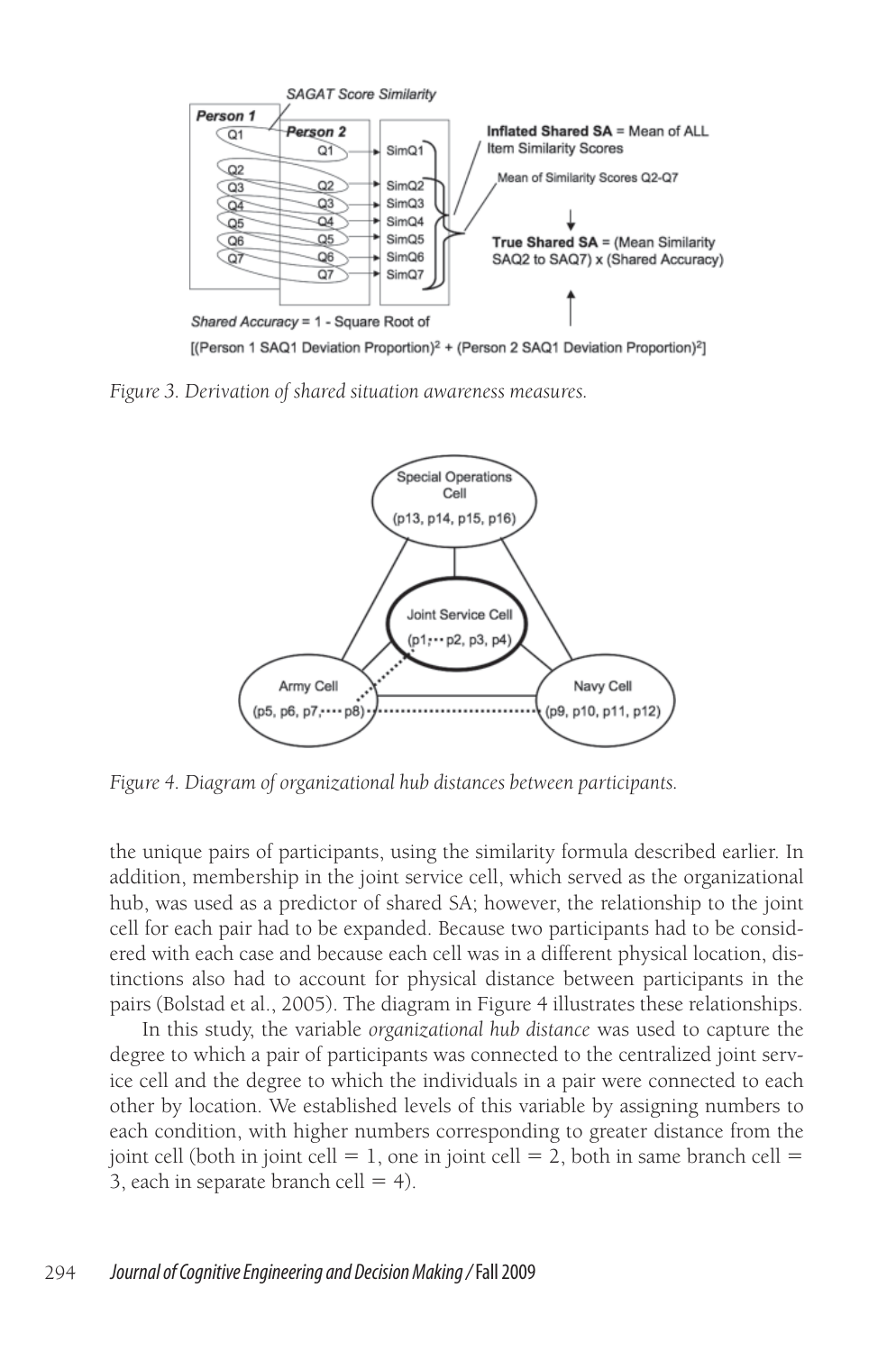An additional variable that was measured with respect to paired participants was the *communication distance* between the members. At each scenario stop, participants were asked to consider all the other participants in the whole group (i.e., members of all cells) and to rank them according to frequency of communication with them. This measure has also been used in other research with military teams (Graham et al., 2007). When one participant did not communicate with another, he or she put zero in the communication frequency rank space or left it blank. Frequency ranks ranged from 1 to 9, with the rank of 1 given to the person with whom he or she communicated most.

The communication distance measure used in our analysis was a function of each member's rank of the other within each pair of participants. If both members of a pair ranked the other as number one, they were as closely linked as they could be in terms of communication. If both members of the pair had zero or blanks, indicating no communication between them, the participants were at maximum communication distance from each other (i.e., neither was even in the other's communication network). The frequency ratings of each pair, at each time point, were reverse-coded and scaled to yield communication distance scores that ranged from 0.05 to 1, with 0.05 representing the lowest possible distance and 1 representing no communication between them.

## **Results**

To test which factors were generally predictive of SA and shared SA, we averaged the values on every measure (both SA and predictors) across the 15 time points at which they were measured. This was done for each participant and then for each unique participant pair. Linear regression was used to generate a predictive model. As described earlier, we believe that the level of SA in a team situation is influenced by cognitive, social, and environmental factors all at once. For this reason, all predictors were entered into the models simultaneously. However, models were of interest only when the *F* statistic for the model was significant at the  $p < .05$  level and when at least one predictor significantly predicted the measure of SA or shared SA at the  $p < .05$  level. It was also expected, however, that the effects of predictors would change as the participants progressed through successive scenarios and gained more practice. As such, in addition to the overall models, the data were also split by scenario to determine whether the impact of predictors would change in relation to increased experience with the simulations.

#### Prediction of Individual SA

With 17 participants measured at 15 time points, there were  $N = 255$  cases to consider for assessing the frequency of individual SA outcomes. Perfect SA was assessed as 100% correct on the SAGAT queries, and 0% correct was defined as a complete lack of SA. Any value between these represented partial SA. Nearly all the participants had partial SA at each of the  $15$  time points ( $N = 247,97\%$ ). In no case did participants have perfect SA across the queries, with or without counting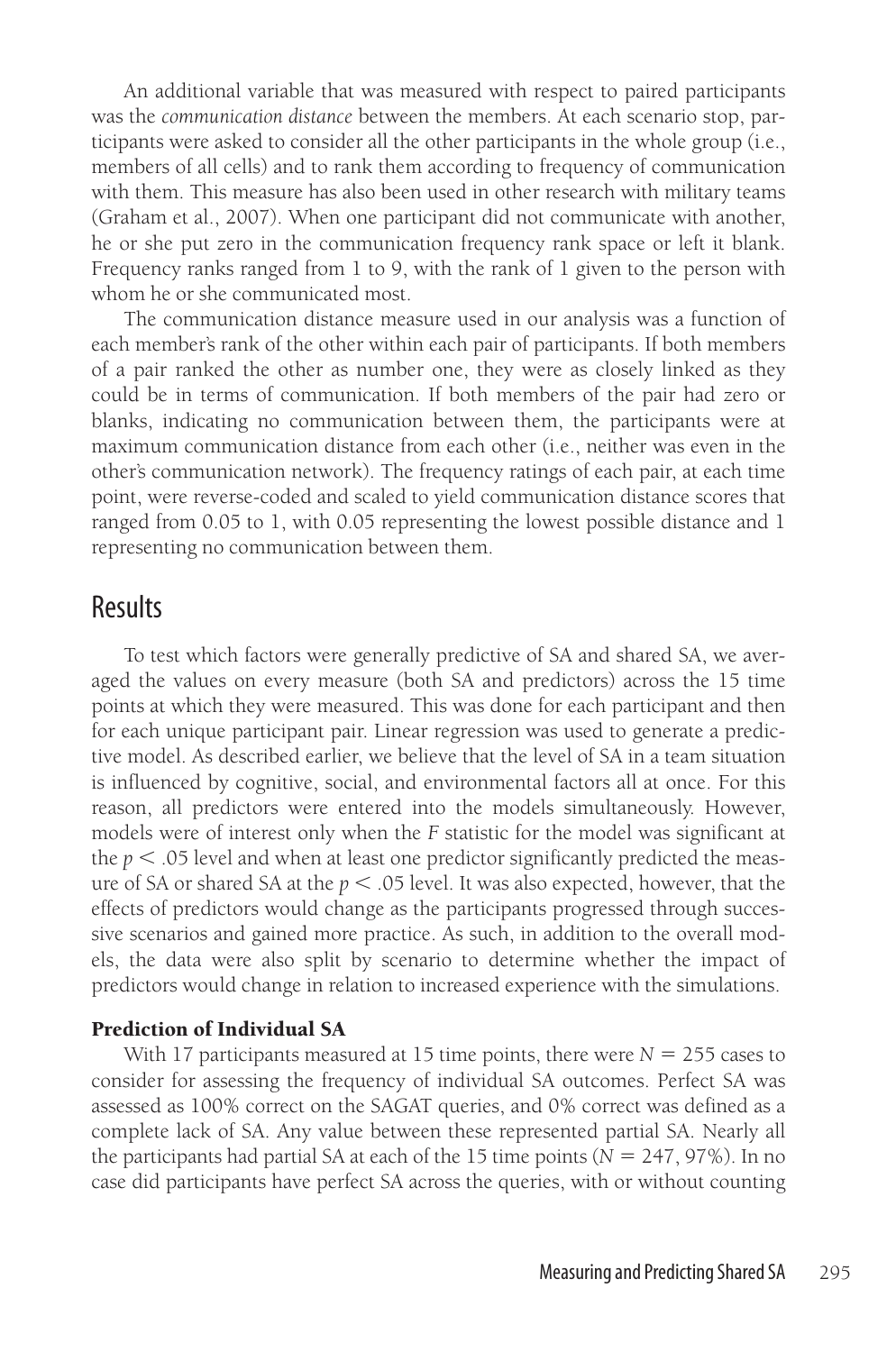Query 1. Only in three cases  $(1%)$  was there SA for the first query, one of which was perfectly correct and two of which were partially correct. There were five participants for whom no value of SA was recorded at the last time point, and those cases (2%) were excluded from analysis.

As expected, a significant difference was found between the individual inflated SA and true SA measures,  $t(16) = 10.49$ ,  $p < .0001$ . When corrected for accuracy, participants' true SA scores  $(M = 0.21, SD = 0.07)$  were significantly lower than their inflated SA scores ( $M = 0.27$ ,  $SD = 0.07$ ). We chose to use the more conservative true SA scores to determine which factors predicted individual SA, as this measure would provide the truest indication of participants' SA.

The predictors cognitive workload, expertise, knowledge (of JPRA procedures), and joint-cell membership were entered simultaneously and regressed onto true SA. The linear regression analyses showed that these variables did not significantly predict individual SA in this situation. The model was not significant  $(F < 1)$ , and none of the predictors was found to be significant. There was also no significant prediction of individual SA when the data were broken down by scenario. As such, none of the hypotheses about individual SA (Hypotheses 1–3) was supported.

#### Prediction of Shared SA

The general outcome pattern for shared SA was comparable to that of individual SA; however, outcomes for shared SA were measured with respect to similarity of individual SA scores. Perfect shared SA, therefore, exists when both individuals were completely correct on all the SAGAT queries, thus implying perfect agreement. A complete lack of shared SA would require that both individuals have a complete lack of individual SA.

A similarity score between 0 and 1 represents partial shared SA. There were 136 unique pairings of participants, which, when multiplied by 15 time points, yielded *N* = 2,040 cases. When those who had no observed values of individual SA at the one time point (as discussed earlier) were paired, there were 70 cases (3%) with no shared SA measured. These were excluded from the analysis of shared SA.

There were no cases of perfect shared SA. Most of the cases  $(n = 1,278, 63\%)$ involved partial shared SA on all the queries (1 through 7). In 471 cases (23%), there was perfect shared SA on Query 1 and partial shared SA on the remaining queries (1 through 7). In addition, in 60 cases (3%) there was no shared SA on Query 1 and partial SA on the remaining queries.

Once again, as expected, true shared SA based on participants' SAGAT similarity scores  $(M = 0.40, SD = 0.05)$  was significantly lower than their inflated shared SA ( $M = 0.60$ ,  $SD = 0.06$ ),  $t(135) = 31.71$ ,  $p < .001$ . As before, the more conservative true shared SA scores were used as the dependent measure for the linear regression analysis. Workload similarity, expertise similarity, knowledge similarity, organizational hub distance, and communication distance were regressed as predictors onto true shared SA, both overall and by scenario. The models are shown in Table 2.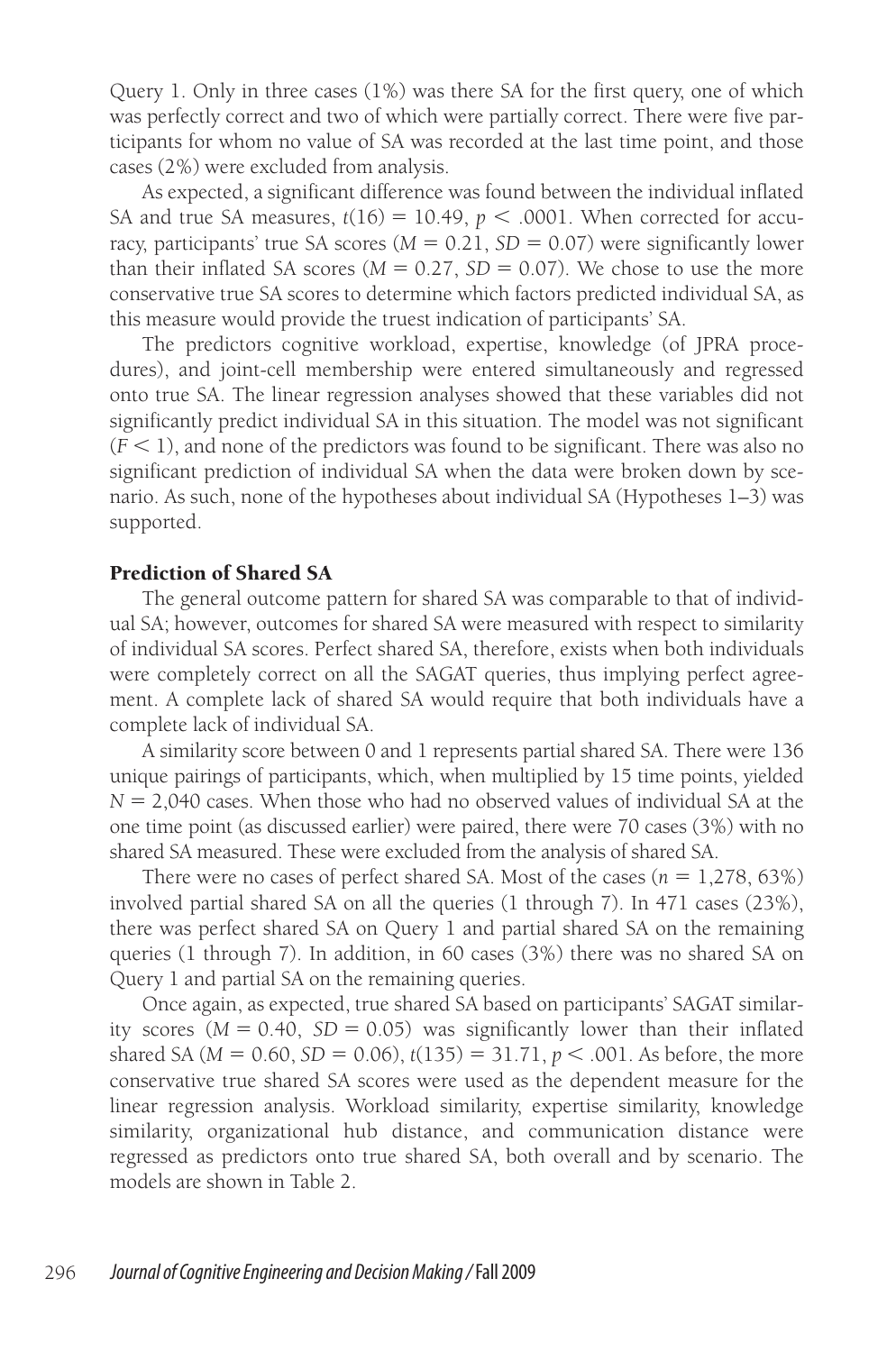|                                                                 |                                            | <b>TABLE 2. Regression Models of True Shared SA</b> |         |                  |                                                           |                                                                                                                                                                         |               |                                                                                                                                                               |
|-----------------------------------------------------------------|--------------------------------------------|-----------------------------------------------------|---------|------------------|-----------------------------------------------------------|-------------------------------------------------------------------------------------------------------------------------------------------------------------------------|---------------|---------------------------------------------------------------------------------------------------------------------------------------------------------------|
| hared SA<br>$\frac{9}{2}$                                       |                                            |                                                     | constar | <b>Esperient</b> | Cnowledge<br><b>Shared</b>                                | <b>Norkload</b><br>Similarit                                                                                                                                            | Organizationa | Distance                                                                                                                                                      |
|                                                                 |                                            | <u>ان</u>                                           |         |                  |                                                           |                                                                                                                                                                         |               |                                                                                                                                                               |
| Overall<br>Scenario 1<br>Scenario 2<br>Scenario 3<br>Scenario 4 | 5.11**<br>2.56*<br>2.56*<br>5.79*<br>5.79* | <b>eo</b>                                           |         | 6.579            | $76$<br>$-105$<br>$-105$<br>$-10$<br>$-1$<br>$-1$<br>$-1$ | $\frac{1}{2}$ $\frac{1}{2}$ $\frac{1}{2}$ $\frac{1}{2}$ $\frac{1}{2}$ $\frac{1}{2}$ $\frac{1}{2}$ $\frac{1}{2}$ $\frac{1}{2}$ $\frac{1}{2}$ $\frac{1}{2}$ $\frac{1}{2}$ |               | $\frac{8}{1}$ , $\frac{8}{1}$ , $\frac{8}{1}$ , $\frac{8}{1}$ , $\frac{8}{1}$ , $\frac{8}{1}$ , $\frac{8}{1}$ , $\frac{8}{1}$ , $\frac{8}{1}$ , $\frac{8}{1}$ |
|                                                                 |                                            | $\overline{0}$                                      |         |                  |                                                           |                                                                                                                                                                         |               |                                                                                                                                                               |
|                                                                 |                                            | <b>95</b>                                           |         |                  |                                                           |                                                                                                                                                                         |               |                                                                                                                                                               |
|                                                                 |                                            |                                                     |         | $\overline{5}$   |                                                           |                                                                                                                                                                         |               |                                                                                                                                                               |
| icenario 5                                                      |                                            |                                                     |         |                  |                                                           |                                                                                                                                                                         |               |                                                                                                                                                               |
| 20. > a                                                         |                                            |                                                     |         |                  |                                                           |                                                                                                                                                                         |               |                                                                                                                                                               |
|                                                                 |                                            |                                                     |         |                  |                                                           |                                                                                                                                                                         |               |                                                                                                                                                               |

| j<br>てくらく<br>レロララ<br>ï<br>Mode of Iris<br>$\frac{2}{5}$<br>5 |
|--------------------------------------------------------------|
|                                                              |
| <b>.</b><br>כלכול כל כלכול כל<br>١<br>Í                      |
|                                                              |
| TARIE <sub>7</sub>                                           |
|                                                              |

 ${}^*\!p < .05.$ <br> ${}^*\!p < .01.$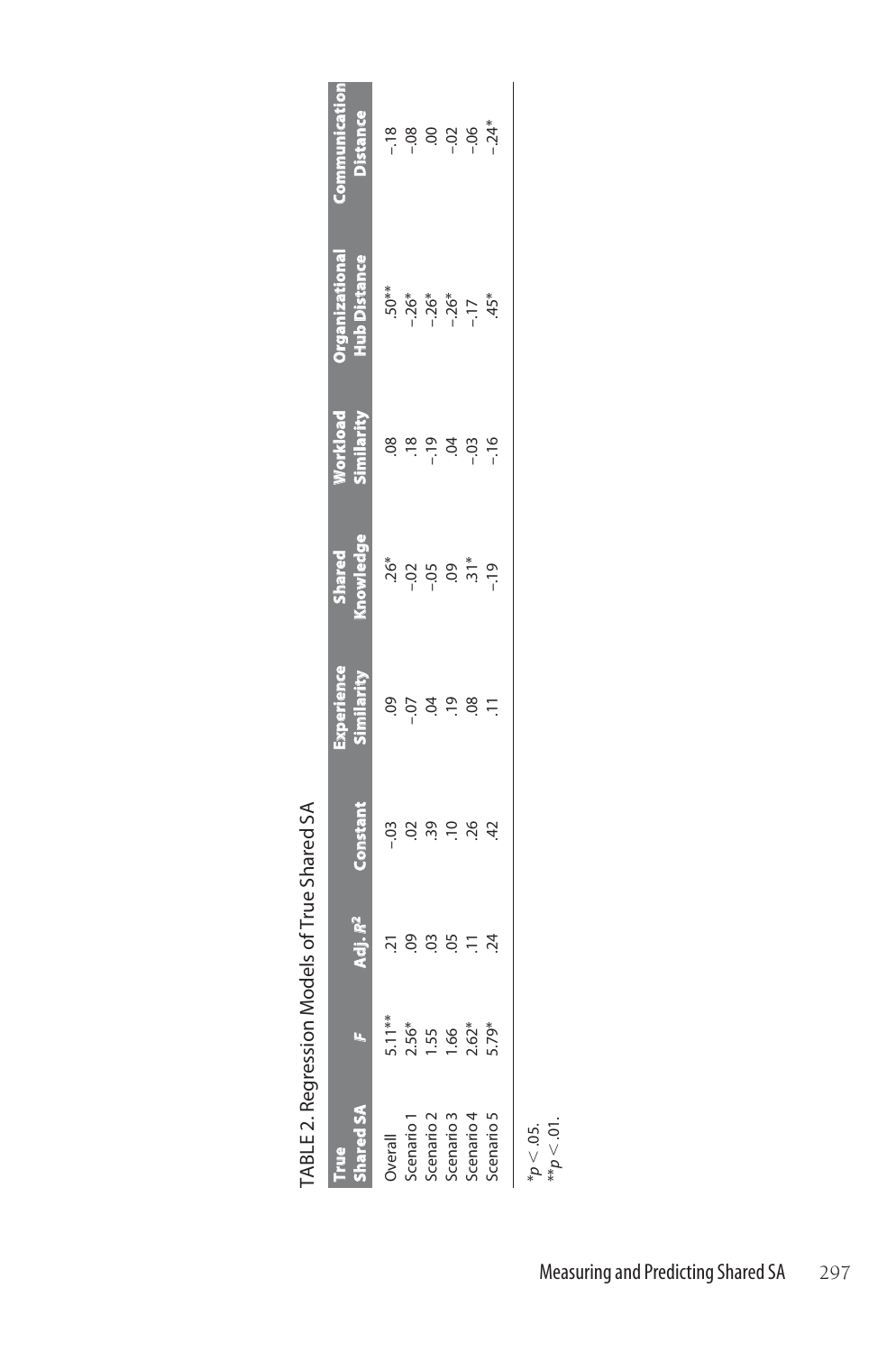With regard to the overall model, two predictors—shared knowledge and organizational hub distance—exhibited a significant relationship with true shared SA scores. Shared knowledge was positively related to shared SA, such that when two participants had prior experience with JPRA operations, their shared SA was higher and Hypothesis 3 was supported overall. Organizational hub distance was also positively related to shared SA. The more disconnected a pair of individuals was from the joint service cell, the greater was their shared SA, but this is the opposite of what we expected, and Hypothesis 4 was not supported in the overall model. Also, because there were no significant effects of shared workload, shared expertise, or communication distance, we found was no support for Hypotheses 1, 2, and 5, respectively, in the overall model. To investigate these relationships further, we examined the corresponding models for each scenario.

The overall model for Scenario 1 was significant. However, the only significant predictor was organizational hub distance, and in this scenario, it was negatively related to shared SA. This meant that if a participant pair was more separated from the joint service cell, their shared SA was lower.

Organizational hub distance was also a significant predictor in Scenarios 2 and 3, with the same relationship to shared SA, but the overall models were not significant. In Scenario 4, the model again predicted shared SA. In this case, the only significant predictor was shared prior knowledge of JPRA operations. Finally, in Scenario 5, the overall model was significant, with organizational hub distance again as a significant predictor. Particularly in this scenario, when a participant pair was more disconnected from the joint service cell (i.e., at a greater distance from it ), they were likely to have higher shared SA. At the same time, communication distance was also a significant predictor in Scenario 5. As the communication distance between two participants increased, their shared SA decreased. In summary, there was a strong relationship between organizational hub distance and shared SA, as expected. However, this relationship was in the opposite direction of what we hypothesized overall.

#### Additional Considerations

Before we proceed to the discussion of our results, several validity checks must be reported. First, the correlations between the predictors were calculated to ensure no confounds with interpretation of the results. The matrix of correlation coefficients is shown in Table 3.

For the most part, no collinearity was found between the predictors. The positive correlation between communication distance and organizational hub distance was significant but small, indicating that, to some degree, when people had a weaker link to the joint service cell, they were less likely to communicate with each other as well. However, communication distance was not a significant predictor overall. The only time at which it was significant was in Scenario 5, and then its relationship to shared SA was opposite that of organizational hub distance.

Shared knowledge also had a small, significant, but negative correlation with organizational hub distance. As the latter increased, the likelihood that both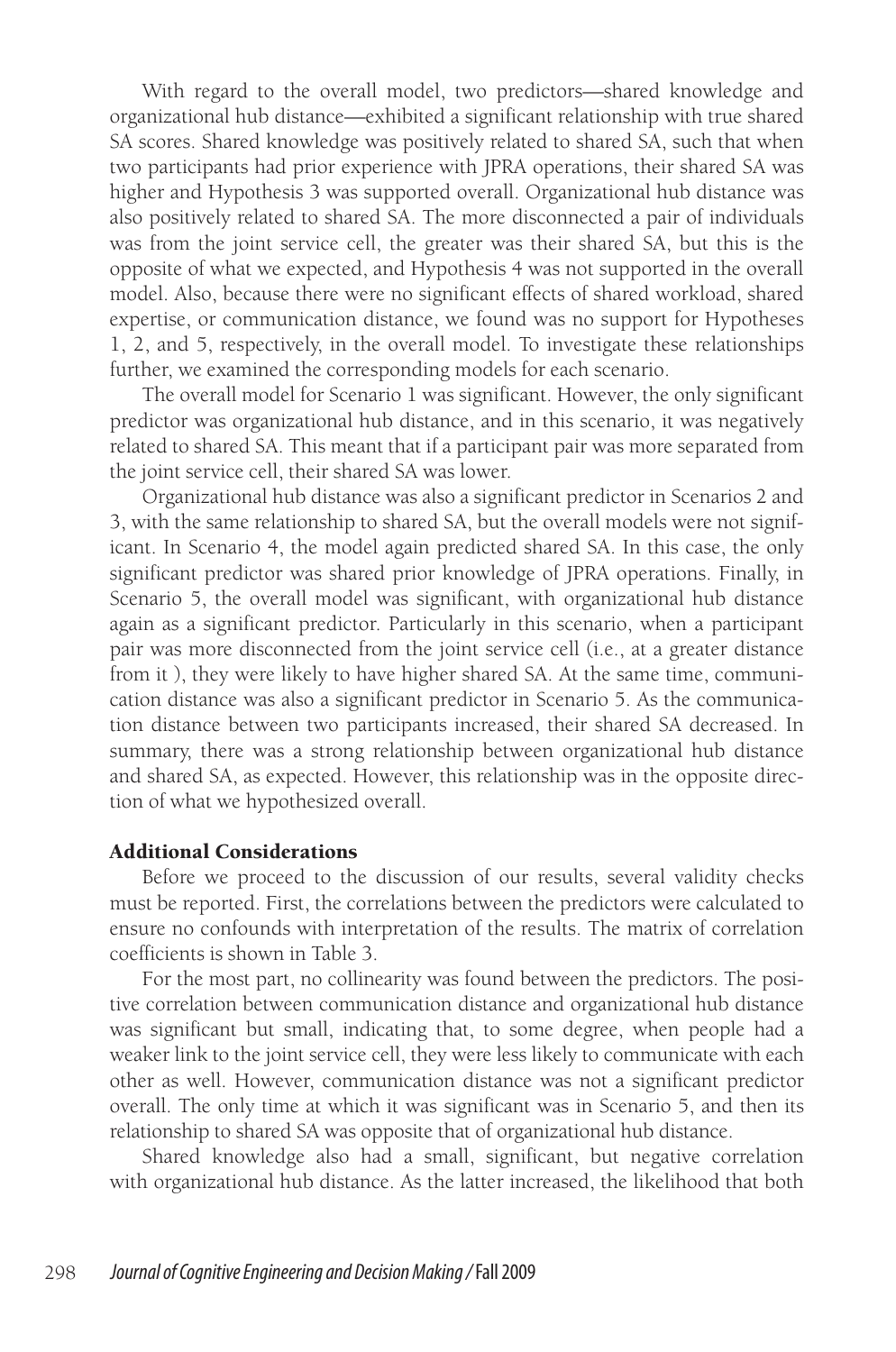| <b>Predictor</b>                  |      |        |        |        |          |
|-----------------------------------|------|--------|--------|--------|----------|
| $1 =$ Communication distance      | 1.00 | $-.02$ | .03    | .00    | $.199*$  |
| $2 =$ Workload similarity         |      | 1.00   | $-.01$ | $-.13$ | $-.13$   |
| $3 =$ Experience similarity       |      |        | 1.00   | .09    | .03      |
| $4 =$ Shared knowledge            |      |        |        | 1.00   | $-.207*$ |
| $5 =$ Organizational hub distance |      |        |        |        | 1.00     |

#### TABLE 3. Correlations Among Predictors of True Shared SA

participants had prior background knowledge of the task-relevant procedures decreased. This relationship is most likely attributable to the fact that the likelihood of being in a branch cell was roughly three times the likelihood of being in the joint service cell at any point in time.

Another issue to consider is that although we generally expect peoples' SA to improve with general task experience, the procedure by which SA is measured should not cause better SA. The reason SAGAT questions are usually randomized is to prevent participants from being aware of what they will be asked. In this paper, we emphasized that asking the queries in the same order gave us a unique opportunity, but to determine whether there was any confound associated with this approach, we ran a  $3 \times 5$  repeated-measures ANOVA with scenario and stop as predictors of SA.

No effect of stop on participants' SAGAT scores was exhibited within each scenario, indicating that there was no general improvement from the beginning of a scenario to the end. There was a significant effect of scenario,  $F(4, 64) = 15.42$ ,  $p < .01$ , and an interaction between scenario and stop,  $F(8, 128) = 9.82$ ,  $p < .05$ . However, the overall differences to which these effects refer were not associated with a steady increase in SAGAT performance, as can be seen in Figure 5. The same level of SAGAT performance was observed in Scenarios 2 and 3, and the level of SAGAT performance observed in Scenario 4 was much higher than that observed in Scenario 5. In general, then, because SA did not simply increase with each additional scenario that was completed, the pattern of SAGAT performance does not support a learning effect interpretation of differences across scenarios. It is more likely that the predictors measured in this study, alone or in combination with some other factor or factors, were responsible for the SA observed in each scenario.

Finally, because the organizational hub distance variable was inclusive of both physical distance between individuals and joint cell association, it was important to determine, in a manner that would not confound them, whether either of these component factors by itself was a significant predictor. As such, all the models were rerun twice, with all the same predictors, but once with physical distance substituted for organizational hub distance and once with joint cell distance substituted. When the analyses were run using physical distance, none of the models was significantly predictive of shared SA overall, and physical distance was a sig-

 $*_{p}$  < .05.

 $*$ <sub>p</sub>  $< .01$ .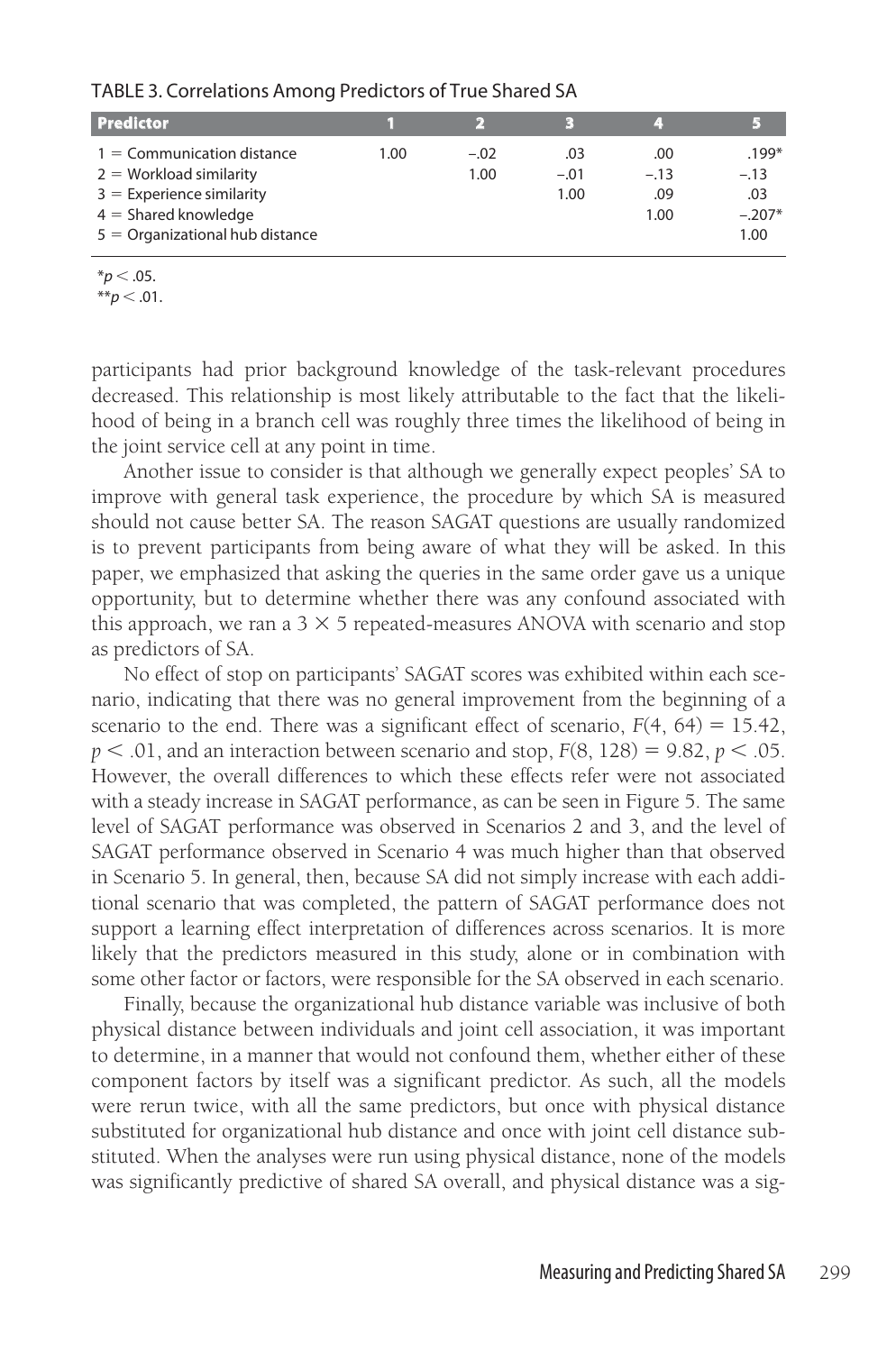

*Figure 5. Mean SAGAT scores over time.*

nificant predictor only in Scenario 3. As such, physical distance alone did not account for the patterns of prediction.

In contrast, when joint cell distance alone was used as a predictor, the pattern of prediction across the five scenarios was almost identical to that observed with organizational hub distance. Aside from small differences in the beta weights, the only difference in prediction pattern was in Scenario 5. When organizational hub distance was used, it and communication distance both predicted shared SA. When joint cell distance replaced organizational hub distance as the predictor, it was the only predictor of shared SA in that model, and its effect was at a higher level of significance. This result suggests that the particular cell memberships of paired participants are more strongly related to shared SA than is the physical distance between the individuals.

### **Discussion**

This research contributed in two key ways to the current literature on the measurement of shared SA in teams. First, we proposed a similarity metric for use with individual awareness measures to calculate shared SA. Cooke, Stout, and Salas (2001) asserted that a team mental model is more than a summation of individual models, and that a holistic shared model requires that knowledge be integrated based on its similarity and distribution across individuals. Our proposed similarity metric extends the theory of Cooke et al. that a shared model emerges through coordination, in that we propose a concrete and simple way in which individual SA may contribute to generating a team model. Our simple and intuitive measure is not meant to capture all the complexity in a team interaction process but, rather, to be a potentially useful first step in assessing shared SA between paired team mem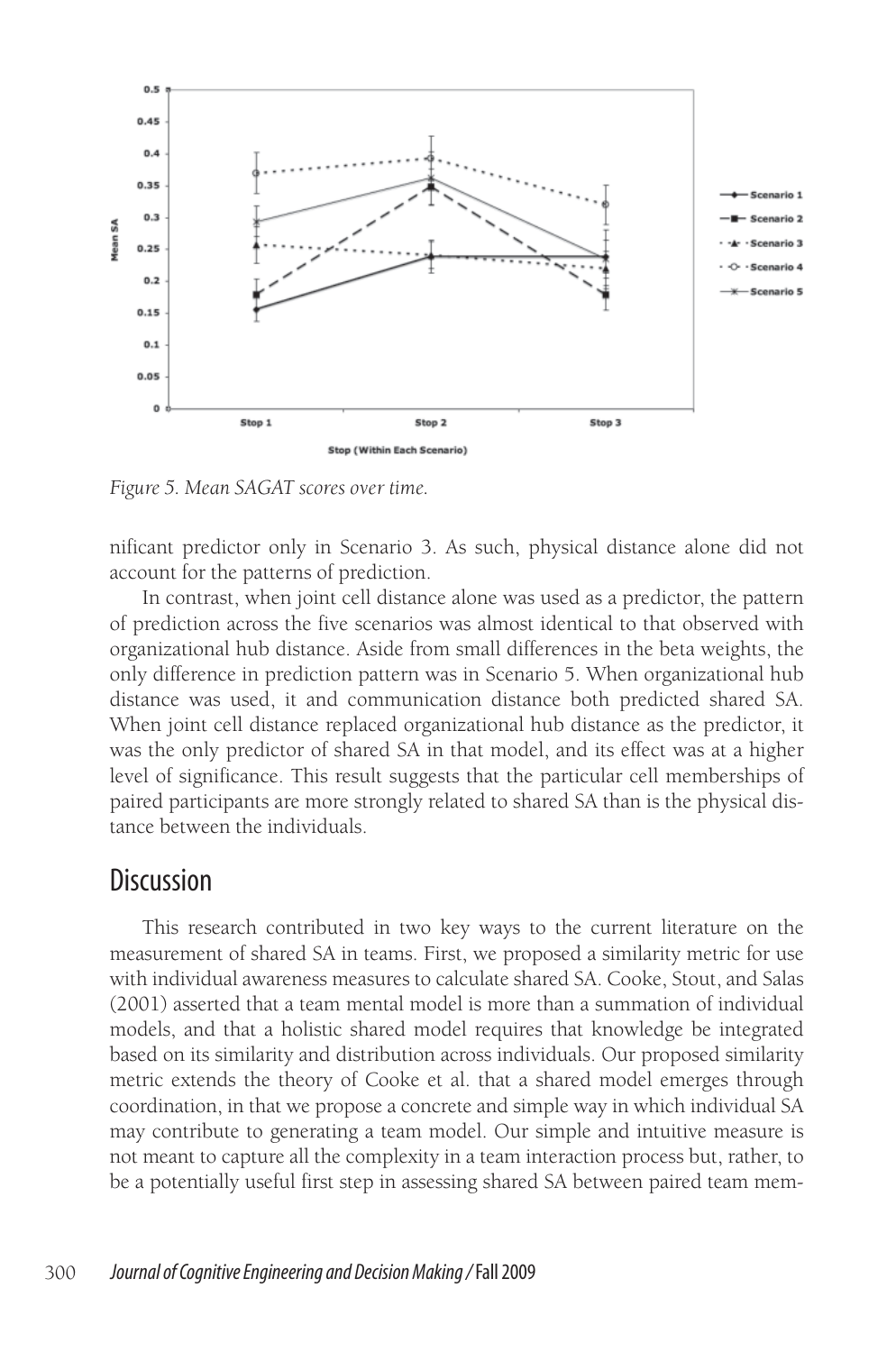bers. Second, we elucidate the process by which integrated team SA can be based on individual comprehension and other predictive factors. Although several of our results do support an action process account of team SA (Gorman et al., 2006; Salas et al., 1995), the fact that knowledge-based measures of shared SA were predicted by coordination-related factors suggests that knowledge elicitation is also an important component in measuring shared and team SA (Cooke et al., 2001). These two main contributions are discussed next.

#### Measuring Shared SA

The first issue examined in this paper was a way in which inaccurate individual SA can limit overall SA formation and potentially compound error in shared SA. We observed that scaling SAGAT queries 2 through 6 by the accuracy of SAGAT Query 1 led to a significant reduction in the observed magnitude between an inflated assessment of SA and a truer assessment of SA for both individual and shared SA. This finding illustrates that failure to account for all sources of error may result in exaggerated values of SA and overestimation of human performance. Furthermore, with respect to shared SA, inasmuch as two people working in a team may sometimes correct each other's representations of the situation (Cannon-Bowers & Salas, 1998), the errors of individuals can amplify the error in shared SA when different understandings become more divergent.

The error correction procedures that we have proposed here allow for more accurate measurement of the degree of shared SA under each of the outcome conditions that Jones and Endsley (2002) identified, albeit on a proportion basis. When both individuals have good SA, the adjustment to shared SA will be minimal, if it is needed at all. When one individual has good SA and the other has poor SA, the shared SA will be measured as lower in proportion to the second individual's level of error. When both individuals are incorrect and have different responses, then our procedure can factor in the degree of divergence between their responses, penalizing their measure of shared SA more than would be the case if both had the same incorrect answer.

The shared SA measurement procedure that we proposed here was not without limitations. One limiting factor in this study is that because the items were scored by the white cell coordinator, we were unable to measure the exact nature and direction of the specific errors on items 2 through 6. Members of the observing white cell were also trying to record what was correct in real time at each stop, which made it difficult for them to be detailed in their evaluations. In addition, some questions could have a number of valid responses, and the correct answers for those questions required more subjective judgments, which is why items were scored on a proportion basis. In any case, people were almost never categorically incorrect on their SA, and it is only when the extreme outcomes occur (i.e., completely correct or completely incorrect) that the discrete outcomes identified by Jones and Endsley (2002) can be counted and compared directly. Neither of these outcomes was observed in our data. The majority of cases of both individual SA (97%) and shared SA (96%) exhibited partial SA. As such, the intermediate out-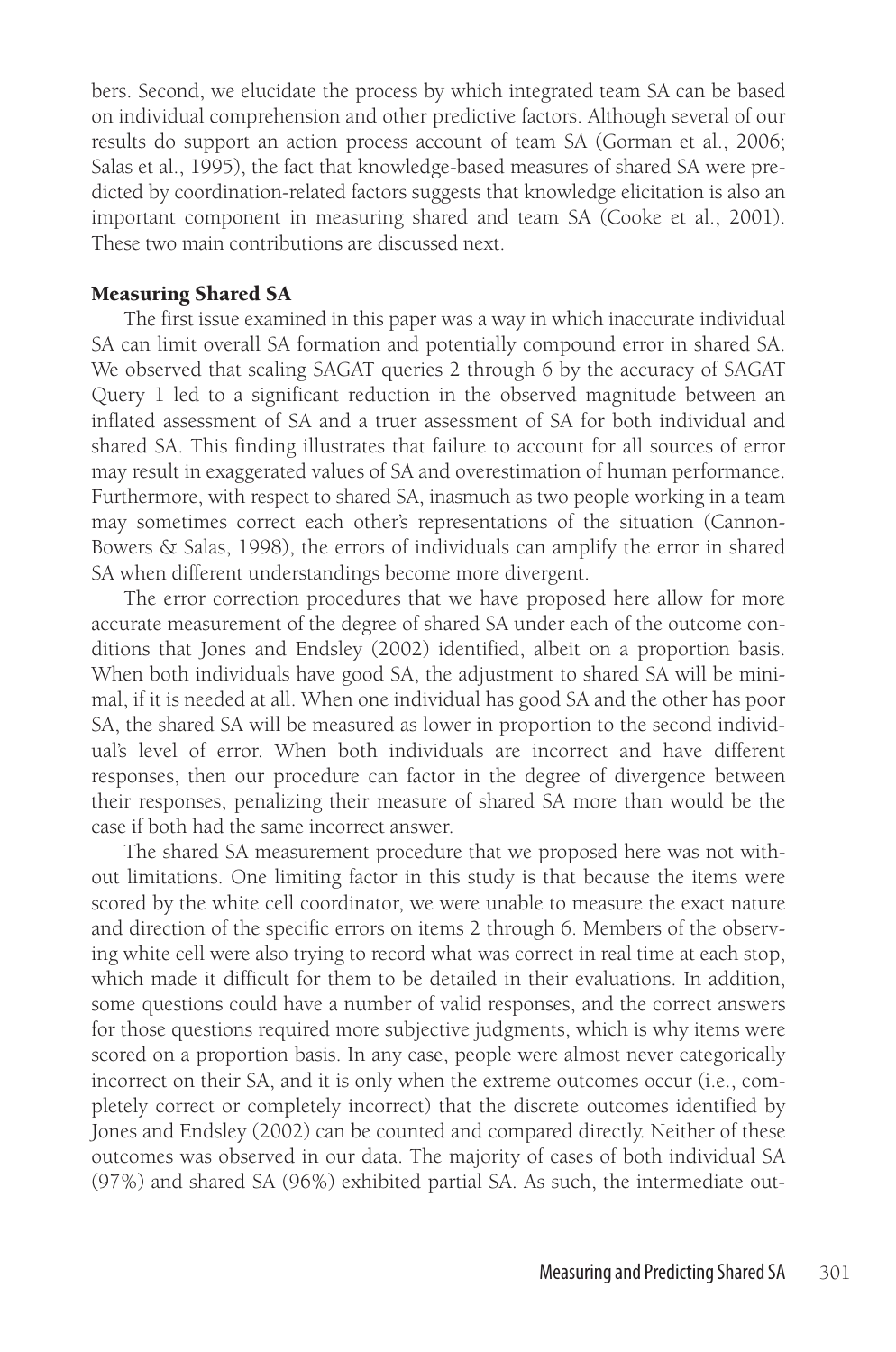comes (i.e., cases in which Person A was correct and Person B was incorrect, or vice versa) were observable only in relative terms.

The features of our similarity formula were also such that the formula did not distinguish which person was more correct or less correct, and the agreement between individuals was inseparable from their shared agreement with the truth. The formula was specifically generated to provide an assessment of how close the individuals were to each other in their general level of SA when there was some proportional deviation from ground truth between them.

#### Predicting SA and Shared SA

In this study, the individual factors measured and used as predictors were not significant predictors of individual SA, whereas factors related to shared SA were significant. We believe that the reason individual factors were unreliable predictors of individual SA in this context is that the personnel recovery mission is inherently a team task. Personnel recovery missions were planned and executed by multiple military branches working in cooperation, so an individual's SA depended on sharing information with other participants. This finding appears to support the theory of Gorman, Cooke, and Winner (2006) that team SA is determined more by coordination among team members than by the knowledge of individual team members. Furthermore, inasmuch as knowledge is coordinated in a team setting, it may be that the effects of individual factors that would generally be expected to predict individual SA, such as experience and cognitive workload, were attenuated through the coordination process as well.

If being part of a team transforms SA itself, then it stands to reason that the predictors of individual SA are also transformed in such a setting. Perhaps cognitive workload fluctuates differently when one works with others than when one works alone. Similarly, one's own experience in an area of specialization may be a strong predictor of individual SA, but when one is put into a situation in which the task role is independent of one's career training, experience in one's own field will be of minimal advantage. In any case, these null results do not eliminate the possibility that shared SA derives from individual SA, but they do suggest that the relationship between them may be more complicated and less pronounced than we originally hypothesized.

Two factors, organizational hub distance and shared knowledge, were significant predictors of shared SA. Organizational hub distance was shared by definition. However, the observed relationships between organizational hub distance and shared SA were the opposite of what we hypothesized, both overall and with respect to changes in team functioning across the scenarios. The general expectation (i.e., Hypothesis 4) was that a weaker link to the joint service cell would be associated with lower shared SA. Instead, we found that shared SA was lower as participants were more closely linked with the joint service cell. One possible explanation for this is that the information flow (i.e., the pattern of information exchange among participants, both within and between cells) did not develop in the way we expected. The theory behind the joint service cell was that information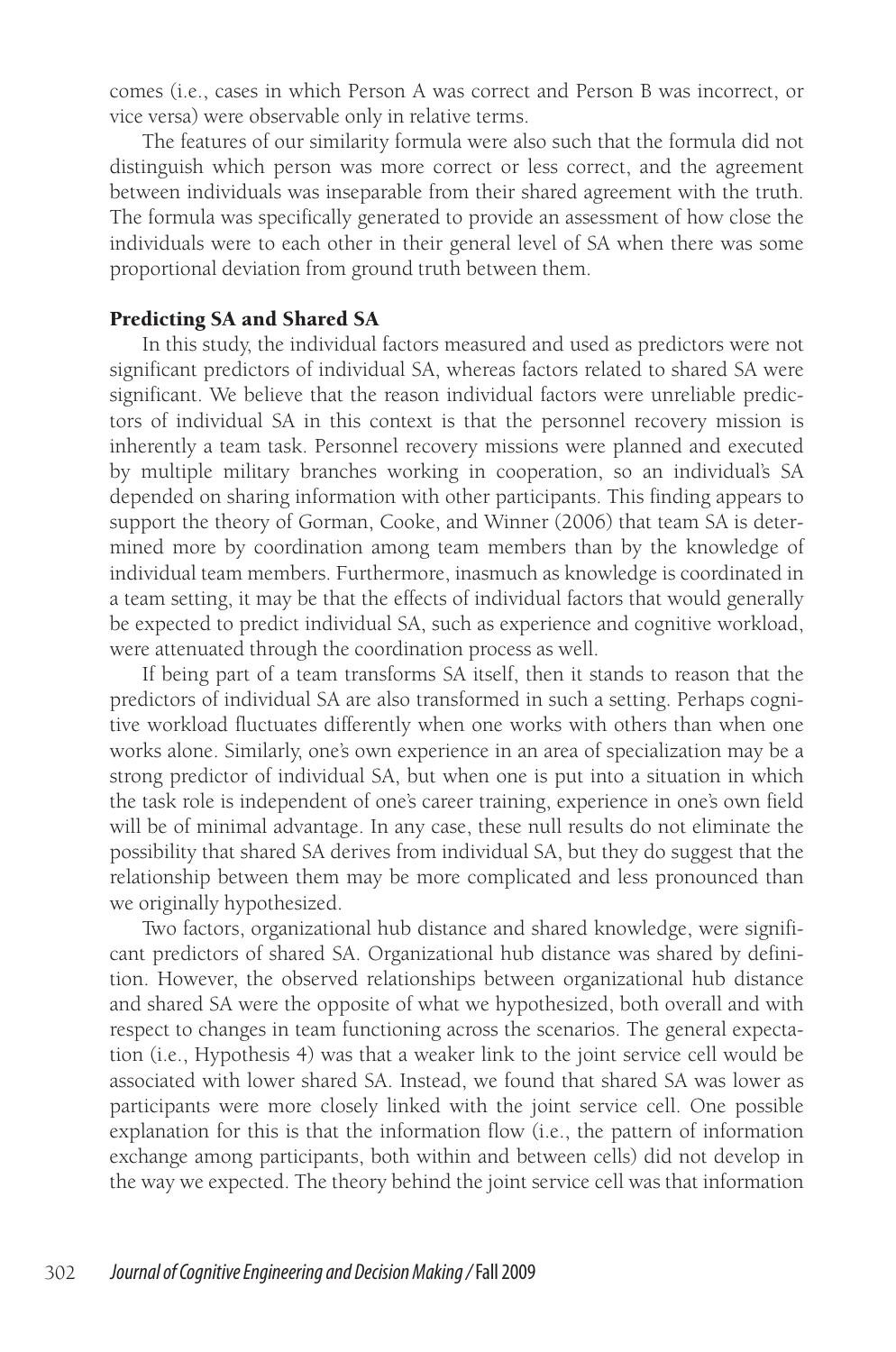flow would be most efficient if members of branch cells would funnel new information into that cell, and that members of the joint service cell would then disseminate the information to all the branch cells that needed it. Because there were always about three times as many branch cell members as there were joint service cell members, however, it is possible that the most relevant information simply floated among the branch cells without actually going through the joint cell. Consequently, discussion of information within the branch cells may have led to higher shared SA among the members of those cells, thus reducing the need for the joint service cell.

This possibility is also consistent with the SA through coordination hypothesis (Gorman et al., 2006) and is a plausible outcome of team self-correction (i.e., the knowledge of other team members corrects one individual's error in understanding; Cannon-Bowers & Salas, 1998). Further support is found in the observed shift in the influence of joint service cell membership from the first few scenarios to the later scenarios. The next step in this research will be to examine more closely how participants respond to new information, accounting for where the information is injected into the task system and observing more closely the strategies used by operators to interpret and share information.

Shared knowledge emerged as the only significant predictor in Scenario 4. This break in the influence of organizational hub distance was striking and marked the shift in direction of its relationship to shared SA, from negative to positive, as described earlier. In this study, shared knowledge specifically of JPRA-related procedures was a separate variable from shared level of general military expertise because the latter was not a determining factor in what roles participants had in the exercise.

It was important to test two opposing possibilities: that general experience would help participants compensate for not having had prior specific experience on the task at hand, or that specific prior experience with the task would help participants navigate the gap between their usual job responsibilities and the tasks to which they were assigned in this exercise. It is therefore notable that having specific shared knowledge did have a significant effect on shared SA in this situation and that having similar levels of general expertise did not, which is consistent with the second possibility. Given that only a small minority of participants had prior knowledge of JPRA-related procedures ( $n = 3, 18\%)$ , however, it is not unreasonable for those individuals to have taken three scenarios to connect with each other and coordinate their knowledge. If those who had expertise in the domain were located primarily in branch cells at that point, they may have emerged as singleperson hubs for interpreting and applying incoming information.

The influence of shared knowledge also suggests an alternative explanation for the change in impact of the organizational hub distance: namely, that new, overall shared knowledge emerged over the course of the exercise. Participants were reassigned to new cells in each scenario and played different roles from one stage of training to another, a procedure referred to as *cross-training* (Cannon-Bowers & Salas, 1998). Because of this, most of them were likely to have been in the joint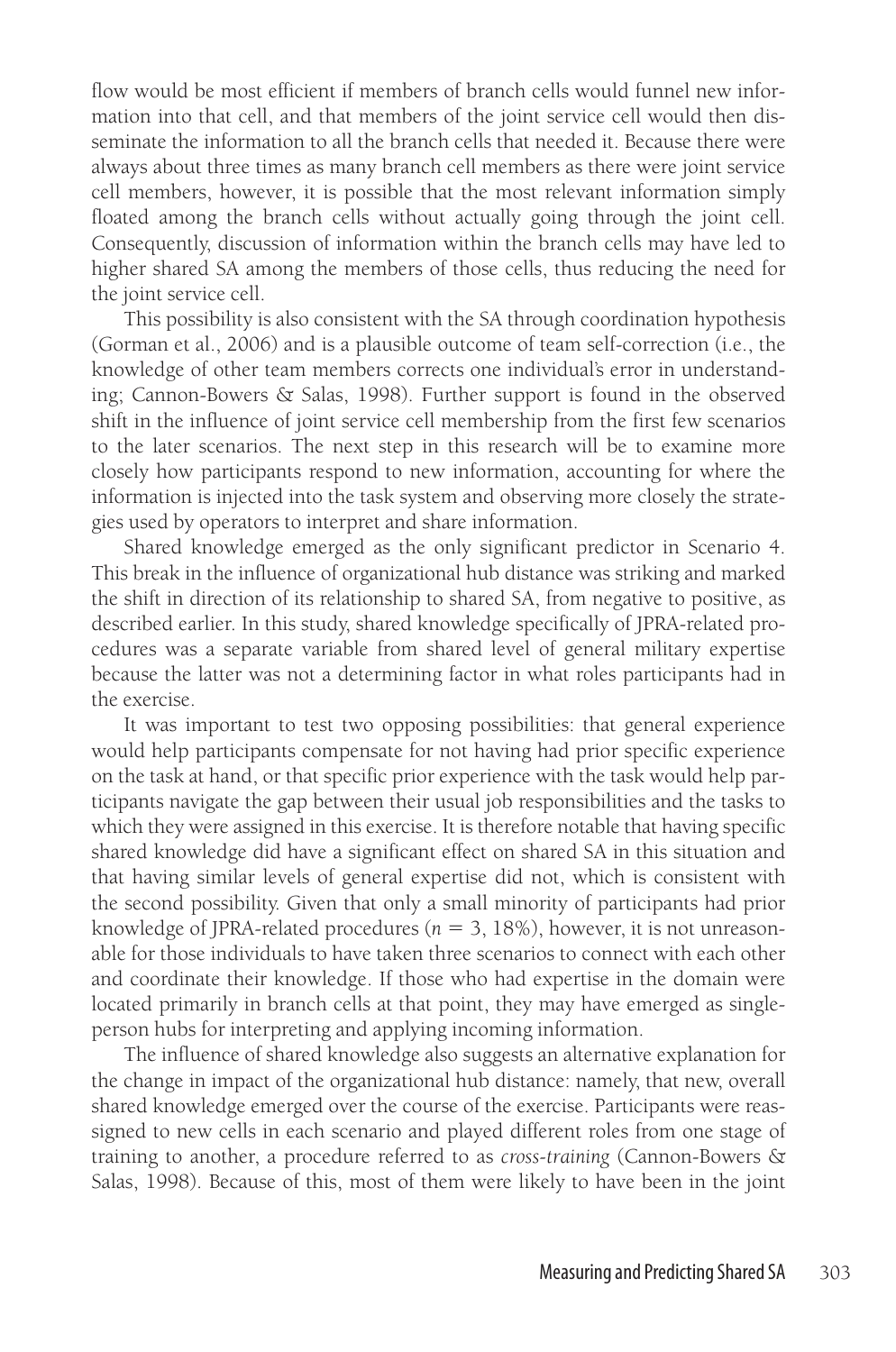service cell at least once by the fifth scenario, and it is reasonable to expect that those participants who had no background knowledge of JPRA logistics before the exercise began would have gained a sufficient amount by the fourth scenario for this knowledge to make a difference in their SA. The follow-up analysis revealed that the effect of organizational hub distance was indeed carried by the cell membership factor (both paired participants in the joint service cell, only one in joint service cell, or neither in joint service cell), such that it made a difference where paired participants were in relation to the joint service cell. Consequently, the joint service cell experience that participants gained just from completing the first few scenarios may have served as a catalyst for the shift in relationship between organizational hub distance and shared SA.

Communication distance also emerged as a significant predictor in the last scenario, and it had a negative relationship to shared SA, as expected. The more communication distance there was between people, the lower their shared SA. It is also notable that communication distance first emerged as a limiting factor in the sharing of knowledge among participants in Scenario 5, just at the point that joint cell experience was showing itself to be beneficial to people in branch cells. It is possible that communication distance was a factor throughout all the scenarios but that its effect was overshadowed by the gradual development of coordination practices. Once the participants knew what information to share with each other, the only limiting factor was their ability or opportunity to communicate with particular people across distances. There also may have been other pragmatic factors at work in the situation, such as peoples' willingness to share information or selecting the best mode of communication. In this study, we were unable to gather detailed data on these factors, but this too is a goal for future research.

#### Generalizing Shared SA Similarity Metric

We have presented a procedure for assessing shared SA and its relative accuracy with a direct measure of individual SA, and we believe this general procedure can be applied to other individual SA measures as well. A core thesis of this study is that there is no SA when the information that a person or team believes is not actually true, and accuracy has been recognized as important in most of the major SA measurement methods as well. For example, as described by Jones (2000, p.118), "information quality" is one scale in the Situation Awareness Rating Technique (SART) on which an operator's "understanding" of the situation is measured. This scale measures the operator's assessment of how reliable and valuable the information is in resolving the situation, but in this regard the accuracy of information is itself a matter of subjective judgment, and there is no ground truth with which to compare SA. In addition, when SA is being measured by an observer's rating, it is only when the questions are specific and refer explicitly to a particular piece of information that an observer's rating of quality can be weighted and interpreted.

Finally, in the SA as performance approach, air traffic control operational error reports also have been used to link the level of SA of those involved to the specific effects of the errors (Durso, Truitt, Hackworth, Crutchfield, & Manning, 1998;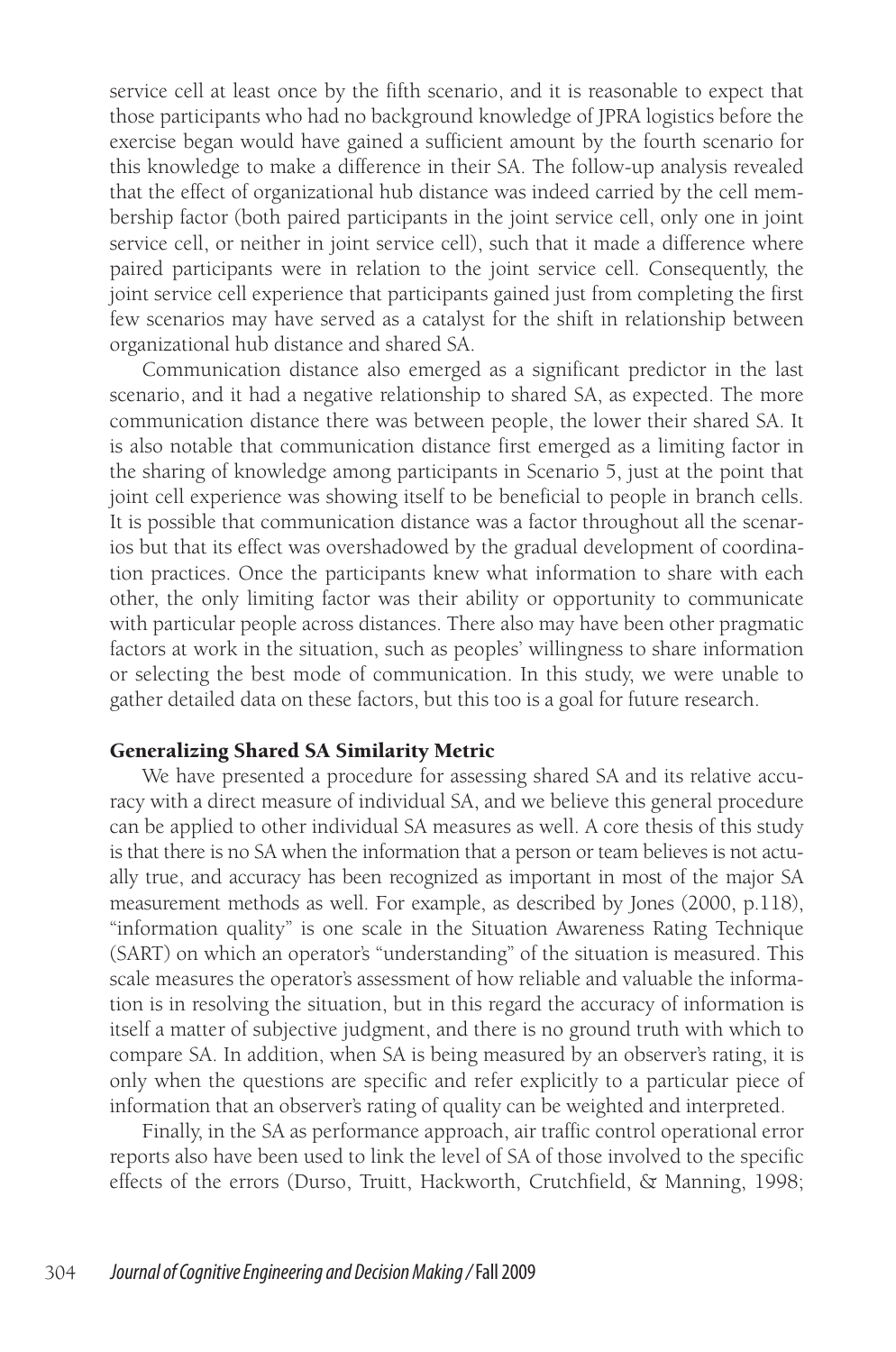Rodgers, Mogford, & Strauch, 2000), but this performance can be evaluated only when there is a predetermined set of correct actions, safety parameters, or error categories as well. In sum, the procedure that we have presented for assessing the similarity of individual SA scores can be applied to any measurements taken on a ratio scale, but the degree to which the shared scores reflect accuracy will always depend on how well accuracy is integrated into the individual scores first.

# Conclusion

In conclusion, this study suggests that sources of error in SA and methods for correcting it should be a standard topic in discussions of individual and shared SA measurement. Although our method will be more easily tailored for use in some situations than others, we hope that these analyses will raise further awareness and lead to more dialogue about how to measure SA accurately. Our results do indicate that good shared SA is a matter of both knowledge and coordination, and that neither aspect can be focused on to the exclusion of the other. Generally speaking, it would be ideal if all the knowledge elements that SA requirements comprises in a given situation could be broken down into basic, objective items that could be assessed by checking off their correctness or incorrectness in each operator's response. In those conditions, our similarity measure would not be needed, and correlations of outcome patterns would be much stronger assessments of similarity. As it stands, it is often possible to judge the correctness of SA only with respect to the relative or proportional quality of a response, regardless of whether SA is assessed in terms of action or knowledge. The degree to which an assessment of SA is objective is limited by the degree to which there is ground truth or a priori prioritization of operational responses to situations. It is precisely because such rubrics are not available in many situations that a calculation such as the one we propose is a necessity, but more research is needed to develop and validate this metric further.

In future work on the measurement of shared SA, we will attempt to address more of these dynamic factors involved in team work (information flow, communication flow, physical location, etc.), particularly the specific roles adopted by individuals and the distribution of task experts within the larger team. If a team is ultimately successful in completing its task, there must be a way to describe why particular knowledge, actions, or coordination patterns led to the success. Without a measure of what particular beliefs the participants were operating on, and whether participants were operating on similar or different beliefs when they took similar actions, there is no sure way to reproduce success in later, similar situations. The effect of shared SA on performance is a question that is still unanswered in team research, and we plan to pursue this in future work.

# Acknowledgments

This research was partially supported by the Army Research Laboratory (DAAD19-01-2-0009) awards to Cheryl Bolstad and Cleotilde Gonzalez. We thank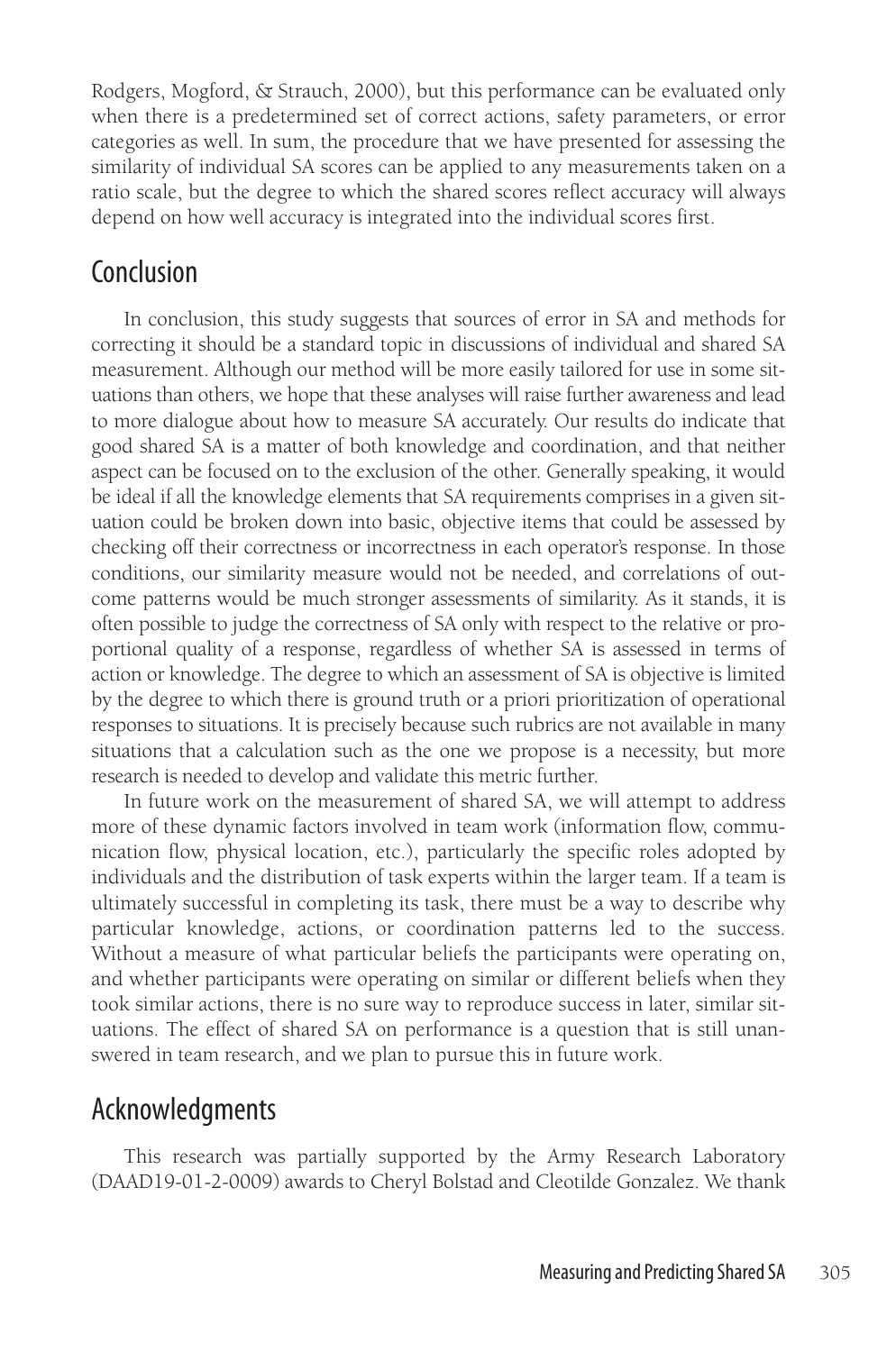Diane Eberly of the U.S. Army Evaluation Command and the staff at the Joint Personnel Recovery Agency, Personnel Recovery Education and Training Center, for their support of this research effort.

# References

- Adams, M. J., Tenney, Y. J., & Pew, R. W. (1995). Situation awareness and the cognitive management of complex systems. *Human Factors, 37*, 85–104.
- Bolstad, C. A., Cuevas H. M., Gonzalez, C., & Schneider, M. (2005, May). *Modeling shared situation awareness.* Paper presented at the 14th Conference on Behavior Representation in Modeling and Simulation (BRIMS), Los Angeles.
- Brannick, M. T., Prince, A., Prince, C., & Salas, E. (1995). The measurement of team process. *Human Factors, 37*, 641–651.
- Cannon-Bowers, J. A., & Salas, E. (1998). Team performance and training in complex environments: Recent findings from applied research. *Current Directions in Psychological Science, 7(3)*, 83–87.
- Chi, M. T. H., Feltovich, P., & Glaser, R. (1981). Categorization and representation of physics problems by experts and novices. *Cognitive Science,* 5, 121–152.
- Chiles, J. R. (2002). *Inviting disaster: Lessons from the edge of technology*. New York: Harper Collins.
- Cooke, N. J., Gorman, J. C., Duran, J. L., & Taylor, A. R. (2007). Team cognition in experienced command-and-control teams. *Journal of Experimental Psychology: Applied, 13(3)*, 146–157.
- Cooke, N. J., Stout, R., & Salas, E. (2001). A knowledge elicitation approach to the measurement of team situation awareness. In M. McNeese, E. Salas, & M. R. Endsley (Eds.), *New trends in cooperative activities: Understanding system dynamics in complex environments* (pp. 114–139). Santa Monica, CA: Human Factors and Ergonomics Society.
- Durso, F. T., Truitt, T. R., Hackworth, C. A., Crutchfield, J. M., & Manning, C. A. (1998). En route operational errors and situation awareness. *International Journal of Aviation Psychology, 8(2)*, 177–194.
- Endsley, M. R. (1990). Predictive utility of an objective measure of situation awareness. In *Proceedings of the Human Factors Society 34th Annual Meeting (pp. 41–45). Santa Monica,* CA: Human Factors and Ergonomics Society.
- Endsley, M. R. (1995a). Toward a theory of situation awareness in dynamic systems. *Human Factors, 37*, 32–64.
- Endsley, M. R. (1995b). Measurement of situation awareness in dynamic systems. *Human Factors, 37*, 65–84.
- Endsley, M. R. (2000a). Theoretical underpinnings of situation awareness: A critical review. In M. R. Endsley & D. J. Garland (Eds.), *Situation awareness analysis and measurement* (pp. 147–173). Mahwah, NJ: Erlbaum.
- Endsley, M. R. (2000b). Direct measurement of situation awareness: Validity and use of SAGAT. In M. R. Endsley & D. J. Garland (Eds.), *Situation awareness analysis and measurement* (pp. 3–32). Mahwah, NJ: Erlbaum.
- Endsley, M. R., & Garland, D. J .(2000a). Pilot situation awareness training in general aviation. In *Proceedings of the 14th Triennial Congress of the International Ergonomics Association and the 44th Annual Meeting of the Human Factors and Ergonomics Society* (pp. 357–360). Santa Monica, CA: Human Factors and Ergonomics Society.
- Endsley, M. R., & Garland, D. J. (Eds.). (2000b). *Situation awareness analysis and measurement*. Mahwah, NJ: Erlbaum.
- Endsley, M. R., & Jones, W. M. (2001). A model of inter- and intrateam situation awareness: Implications for design, training, and measurement. In M. McNeese, E. Salas, & M. Endsley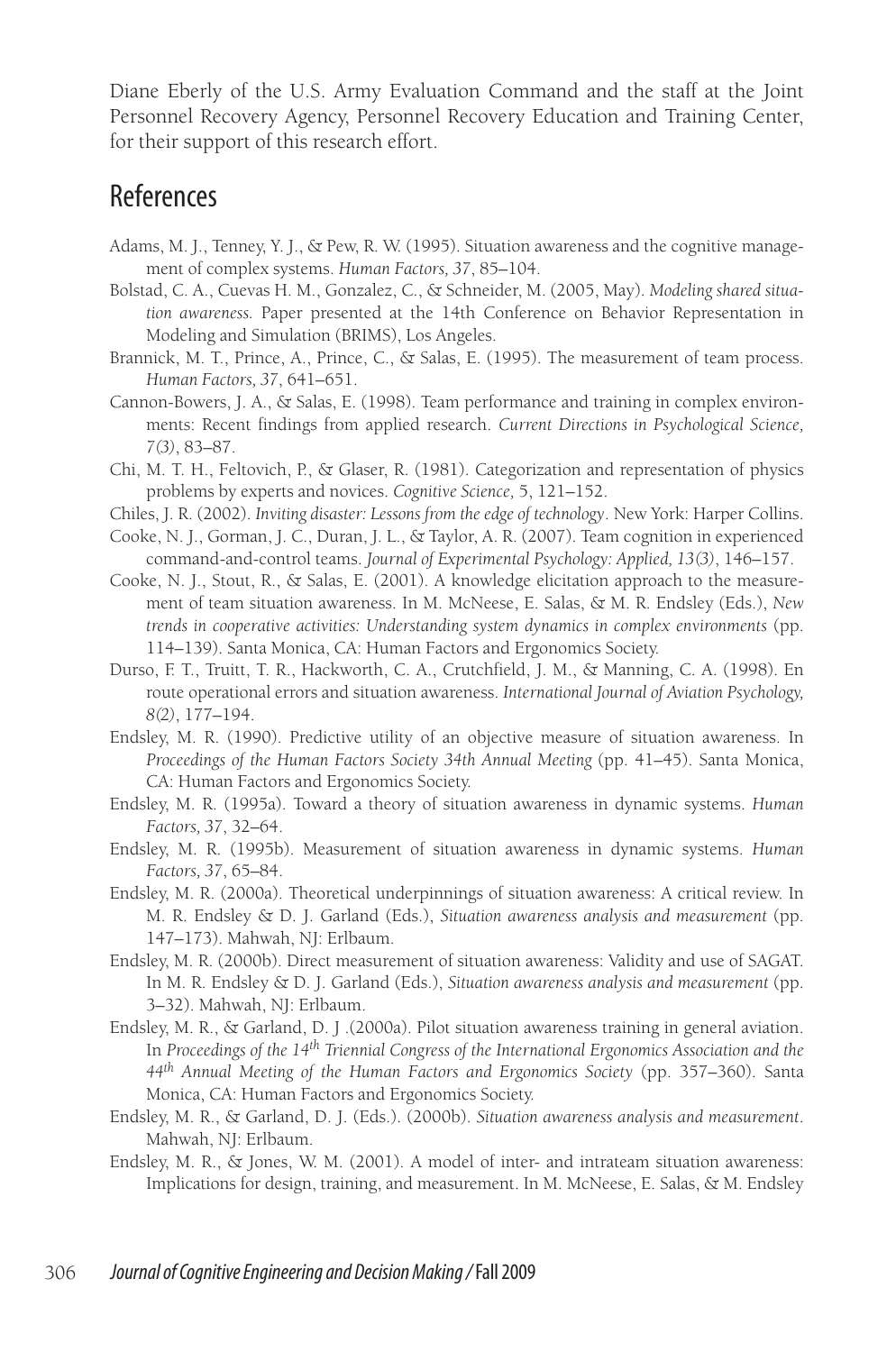(Eds.), *New trends in cooperative activities: Understanding system dynamics in complex environments* (pp. 46–67). Santa Monica, CA: Human Factors and Ergonomics Society.

- Endsley, M. R., & Robertson, M. M. (2000). Training for situation awareness. In M. R. Endsley & D. J. Garland (Eds.) *Situation awareness analysis and measurement* (pp. 349–365). Mahwah, NJ: Erlbaum.
- Endsley, M. R., Sollenberger, R., & Stein, E. (1999). The use of predictive displays for aiding controller situation awareness. In *Proceedings of the 43rd Annual Meeting of the Human Factors and Ergonomics Society* (pp. 51–55). Santa Monica, CA: Human Factors and Ergonomics Society.
- Fracker, M. L. (1991a). *Measures of situation awareness: An experimental evaluation* (Report No. AL-TR-1991-0127). Wright-Patterson Air Force Base, OH: Armstrong Laboratories.
- Fracker, M. L. (1991b). *Measures of situation awareness: Review and future directions* (Report No. AL-TR-1991-0128). Wright-Patterson Air Force Base, OH: Armstrong Laboratories.
- Gonzalez, C., & Wimisberg, J. (2007). Situation awareness in dynamic decision-making: Effects of practice and working memory. *Journal of Cognitive Engineering and Decision Making, 1*, 56–74.
- Gorman, J. C., Cooke, N. J., & Winner, J. L. (2006). Measuring team situation awareness in decentralized command and control environments. *Ergonomics, 49,* 1312–1325.
- Graham, J., Gonzalez, C., & Schneider, M. (2007). A dynamic network analysis of an organization with expertise out of context. In R. Hoffman (Ed.), *Expertise out of context* (pp. 385–402). Mahwah, NJ: Erlbaum.
- Graham, S. E., & Matthews, M. D. (2000). Modeling and measuring situation awareness. In J. H. Hiller & R. L. Wampler (Eds.), *Workshop on assessing and measuring training performance effectiveness* (Tech. Rep. 1116, pp. 14–24). Alexandria, VA: U.S. Army Research Institute for the Behavioral and Social Sciences.
- Hart, S. G., & Staveland, L. E. (1988). Development of NASA-TLX (Task Load Index): Results of empirical and theoretical research. In P. A. Hancock & N. Meshkati (Eds.), *Human mental workload* (pp. 139–183). New York: North-Holland.
- Hogg, D. N., Torralba, B., & Volden, F. S. (1993). *A situation awareness methodology for the evaluation of process control systems: Studies of feasibility and the implication of use* (No. 1993-03- 05). Storefjell, Norway: OECD Halden Reactor Project.
- Jones, D. G. (2000). Subjective measures of situation awareness. In M. R. Endsley & D. J. Garland (Eds.), *Situation awareness analysis and measurement* (pp. 113–128). Mahwah, NJ: Erlbaum.
- Jones, D. G., & Endsley, M. R. (1996). Sources of situation awareness in aviation. *Aviation, Space and Environmental Medicine, 67*, 507–512.
- Jones, D. G., & Endsley, M. R. (2002). *Measurement of shared SA in teams: Initial investigation* (No. SATech-02-05). Marrietta, GA: SA Technologies.
- Matthews, M. D., Pleban, R. J., Endsley, M. R., & Strater, L. G. (2000). Measures of infantry situation awareness for a virtual MOUT environment. In *Proceedings of the Human Performance, Situation Awareness and Automation: User-Centered Design for the New Millennium Conference* (pp. 262–267). Savannah, GA: SA Technologies.
- Milham, L. M., Barnett, J. S., & Oser, R. L. (2000). Application of an event-based situation awareness methodology: Measuring situation awareness in an operational context. In *Proceedings of the XIVth Triennial Congress of the International Ergonomics Association and 44th Annual Meeting of the Human Factors and Ergonomics Society* (2.423–2.426). Santa Monica, CA: Human Factors and Ergonomics Society.
- Pew, R. W. (2000). The state of situation awareness measurement: Heading toward the next century. In M. R. Endsley & D. J. Garland (Eds.), *Situation awareness analysis and measurement*. Mahwah, NJ: Erlbaum.